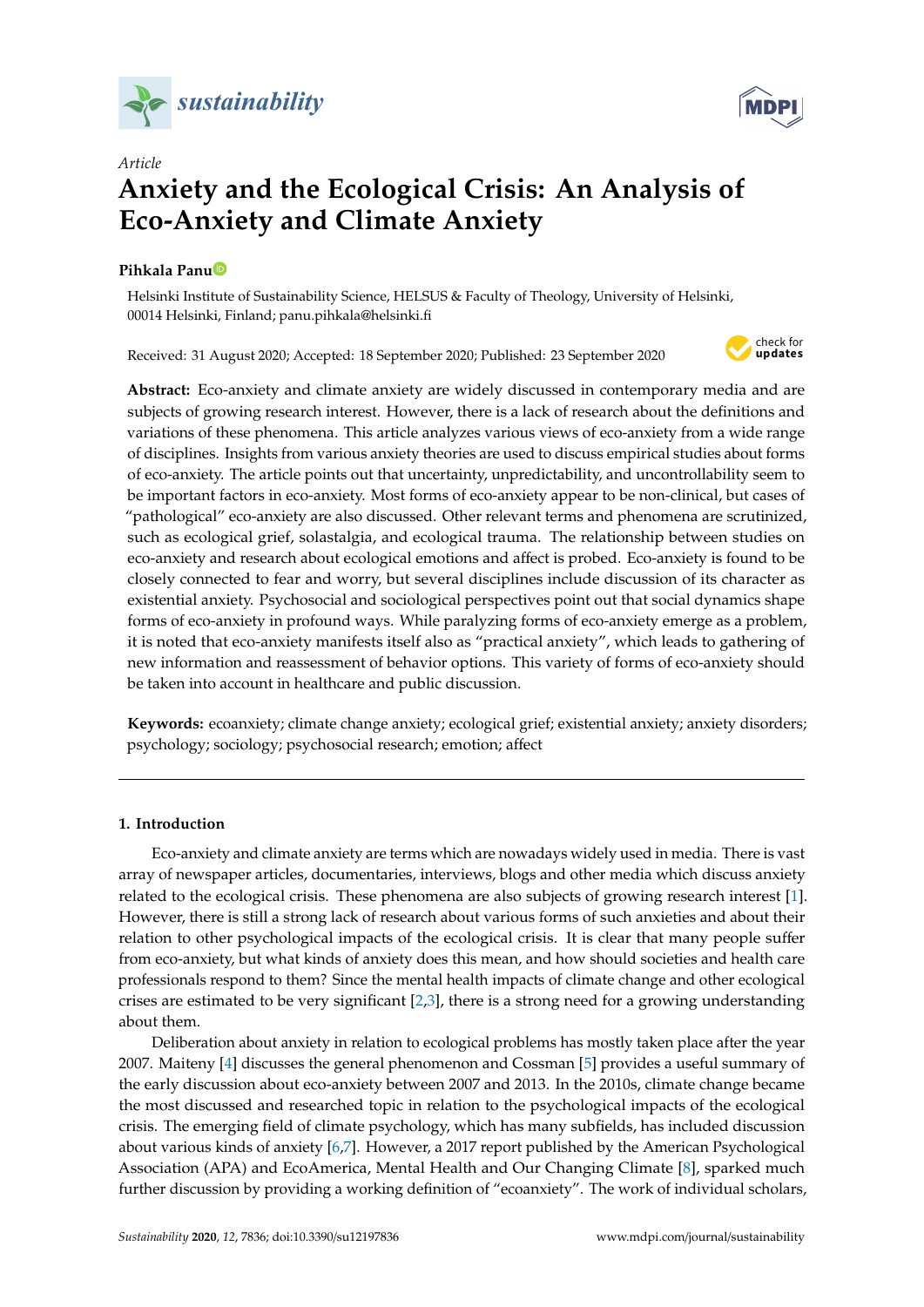especially the Australian environmental philosopher Glenn Albrecht [\[9](#page-13-8)[–11\]](#page-14-0), has also been influential in raising attention to eco-anxiety.

Since 2017 and especially since autumn 2018, there has been increasing coverage about eco-anxiety and climate anxiety in various media. One focal point in this discussion has been the young climate activist Greta Thunberg, who has openly spoken of her climate change anxiety [\[12\]](#page-14-1). Climate anxiety became perhaps the most discussed form of eco-anxiety and it was often discussed in relation to the children, youth, and young adults who participated in climate action [\[13–](#page-14-2)[16\]](#page-14-3). More studies on the mental health impacts of climate change were published [\[17\]](#page-14-4). In 2020, books for the general public began to appear, providing suggestions for self-help and social action in order to alleviate eco-anxiety and especially climate anxiety [\[18](#page-14-5)[–20\]](#page-14-6).

However, anxiety talk in general is very diverse and this has also applied to talk about eco-anxiety. It is clear that not all definitions of eco-anxiety are alike. Among general scholars of anxiety, a basic and shared view of anxiety is that it is future-oriented and related to a threat about which there is significant uncertainty [\[21–](#page-14-7)[23\]](#page-14-8). However, many differences in opinion and vocabulary still remain. Anxiety, in various discourses, can refer to for example the following:

- An emotion, closely related to fear and worry, which is generated by encountering problematic uncertainty or troubling situations. For example, much discussion about "test anxiety" or (mild) "social anxiety" falls into this category [\[23\]](#page-14-8).
- A complicated psychological phenomenon as described by psychodynamic psychologists: for example, feeling anxious because of repressed emotions [\[24–](#page-14-9)[26\]](#page-14-10).
- "Existential anxiety", a mental state related to being human and wrestling with fundamental questions in life, as in definitions by existential philosophers and existential psychologists [\[27\]](#page-14-11).
- Strong psychic symptoms, which are often called "anxiety disorders" or "pathological anxiety" [\[28\]](#page-14-12).

To my knowledge, there is not yet research which would analyze eco-anxiety in relation to all these dimensions and variations of anxiety. However, there are numerous discussions about eco-anxiety in various disciplines. In addition, other terms and phenomena such as ecological grief [\[29\]](#page-14-13), climate trauma [\[30\]](#page-14-14) and solastalgia [\[31\]](#page-14-15) are also subjects of growing attention. Overall, there is burgeoning research interest in various emotional and affective interplays between people, other creatures, and places.

In this article, I review research from many different fields in order to analyze various dimensions of eco-anxiety. Insights from various general anxiety theories are then used to discuss these studies about forms of eco-anxiety.

The conclusions show that eco-anxiety is indeed multi-faceted: when compared to the above-mentioned forms of anxiety, it is found that eco-anxiety can manifest in all versions (and combinations) of them. General theories of anxiety do indeed help to understand eco-anxiety and climate anxiety, since they highlight certain characteristics and factors which become evident in the data available about people's experiences of eco-anxiety. The ecological crisis, including the climate crisis, causes difficult feelings of uncertainty, unpredictability, and uncontrollability, all of which are classic ingredients in anxiety. However, it seems that many—probably most—forms of eco-anxiety are non-pathological, which causes the need to be careful in both health care and public discussion about the standard definitions and "treatments" of eco-anxiety. Eco-anxiety has strong elements of existential anxiety, and on the other hand it often manifests in "practical anxiety", leading to problem-solving attitudes.

## **2. Materials and Methods**

The materials were found over a long period of following interdisciplinary research on related themes. In addition, relevant studies were sought by keyword searches in databases. This selection process resulted in the choosing of the following, partly intertwining, research fields: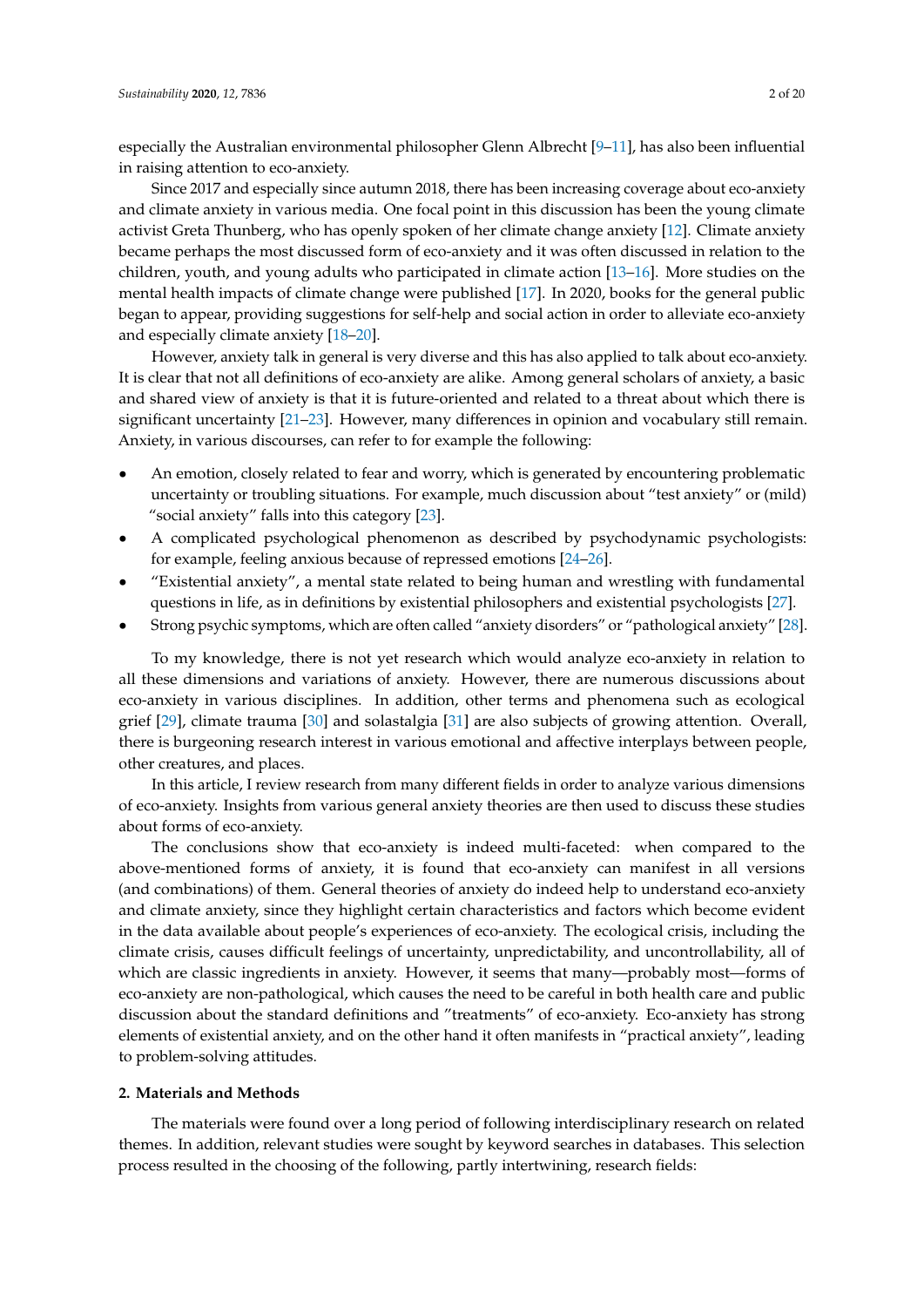- explicit studies about eco-anxiety, and the standard definitions of eco-anxiety;
- social and political sciences;
- theories of existential anxiety;
- psychodynamic and psychosocial research;
- research on pathological forms of anxiety and anxiety disorders;
- studies about ecological emotions and ecological affect;
- general theories of anxiety.

The bibliography of the article is long, and yet I have not included all the material that was found in this wide array of fields, in order to keep the article in a readable format. Since the scope of the article is so wide, my discussion will be necessarily brief in relation to many points of interest. Naturally there may also be fields or sub-fields of research which would be relevant, but I have not for some reason found them. Yet I hope to clarify the nature of these phenomena and to facilitate further research on them.

My discussion is theoretical, but I draw from many empirical studies performed in various parts of the world. I utilize a philosophical method called systematic analysis, which is a combination of various tools for conceptual and philosophical analysis. This method suits interdisciplinary research well, since it enables the analysis of the actual content of various views and vocabulary. I found that some scholars have different definitions for a single term–such as eco-anxiety–and on the other hand there are overlapping meanings between various concepts, such as ecological trauma and eco-anxiety.

Thus, the subject of this article is such anxiety which is significantly related to the ecological crisis. For brevity, I use the term eco-anxiety as a general term to refer to such anxiety, even though there are various definitions of eco-anxiety. Indeed one of the points that this article makes is that there needs to be more discussion about how these terms are defined.

As mentioned above in the introduction, climate anxiety seems to be the most widely discussed form of eco-anxiety, and some people actually equate climate anxiety and eco-anxiety. I join those scholars who see a difference between these two: eco-anxiety can be used to describe any anxiety which is related to the ecological crisis, and climate anxiety means such anxiety which is significantly related to anthropogenic climate change. It should be noted that often the lines between various eco-anxieties become blurred, especially because climate change–often called the climate crisis–has an effect on so many other ecological problems. Thus, climate anxiety is usually included in my usage of the term eco-anxiety. When I specifically discuss climate change-related anxiety, I use the term climate anxiety. Both the spellings "eco-anxiety" and "ecoanxiety" are used in the literature, as well as "climate anxiety" and "climate change anxiety". However, the forms eco-anxiety and climate anxiety seem to be the most prevalent, and I opt for them.

I analyze the contributions of each chosen field or discipline. At the end of these subchapters, I provide brief summaries of their contribution for a wider understanding of eco-anxiety. The main research questions are:

- How are eco-anxiety and climate anxiety defined by various scholars who have used the terms?
- What key insights have been raised about anxiety and the ecological crisis in various disciplines, with or without the use of eco-anxiety terminology?
- When eco-anxiety is analyzed from the point of view of more general anxiety research, what kind of insights emerge? Are there elements in general anxiety research which help to understand the data about people's experiences of eco-anxiety?

In the closing discussion, I point out to important findings and their relevance for public discussion and health care, and I mention subjects for further research.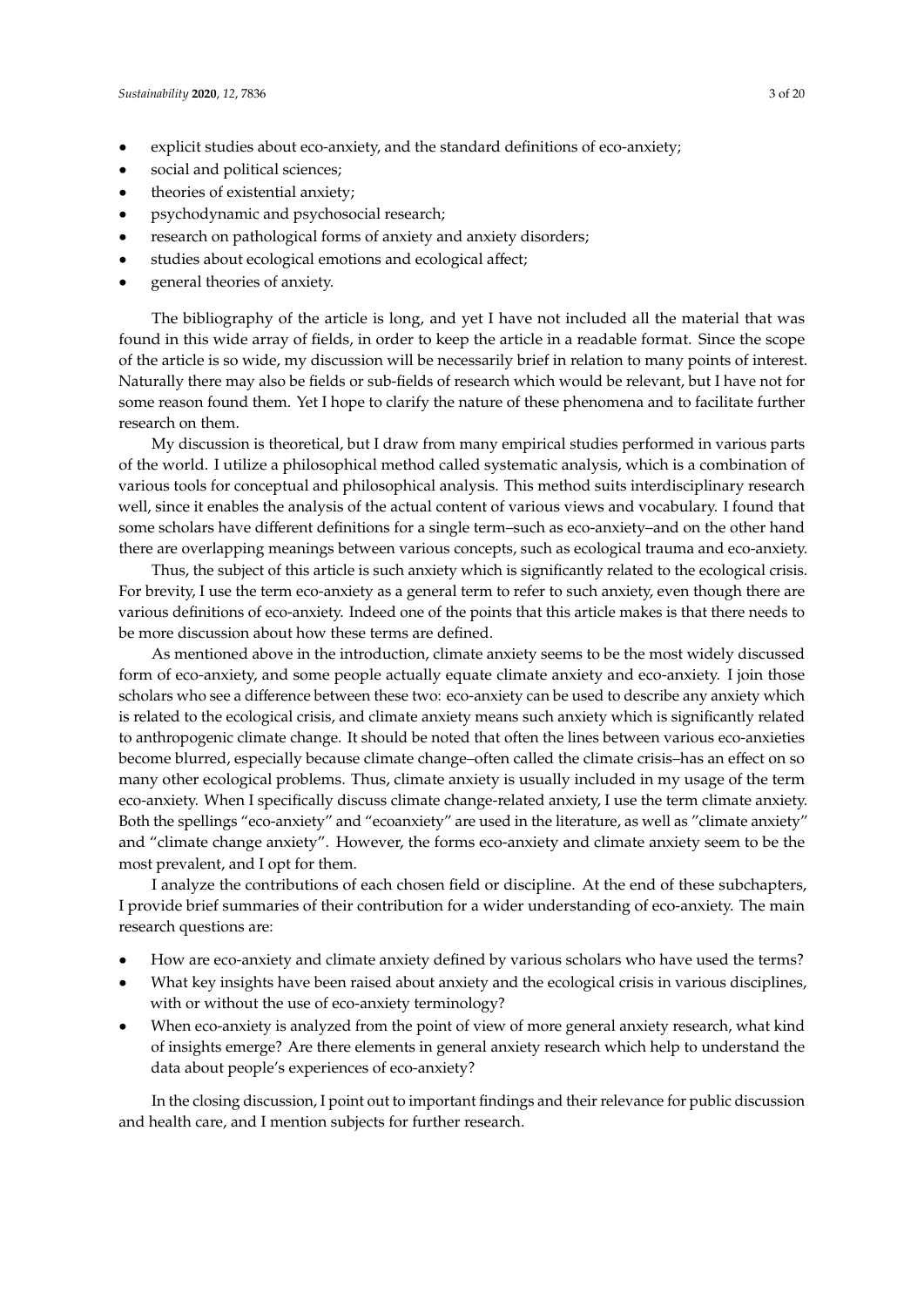## **3. Results**

## *3.1. Explicit Research on Eco-Anxiety and General Definitions of It*

Currently, the most widely cited definitions of eco-anxiety are those by social psychologists in the aforementioned APA report [\[8\]](#page-13-7) and by Glenn Albrecht [\[9](#page-13-8)[,10\]](#page-14-16). These definitions emphasize a generalized character of eco-anxiety: it is seen as a wide-scale reaction to the state of the planetary ecosystems. Here are the key definitions:

- "Ecoanxiety: A chronic fear of environmental doom"  $[8]$  (p. 68).
- "Eco-anxiety, the generalized sense that the ecological foundations of existence are in the process of collapse" [\[10\]](#page-14-16) (p. 250). Albrecht's another version was this: "Eco-anxiety [is] non-specific worry about our relationship to support environments" [\[32\]](#page-14-17).

These definitions join the long history of anxiety research in depicting anxiety as closely related to fear and worry, but still as something distinct. In standard definitions, fear is seen to be related to a more concrete threat, while anxiety is borne of a troubling situation which includes more uncertainty [\[22\]](#page-14-18) (p. 489). When compared to fear and anxiety, worry is usually regarded as a less intense emotion, although there are different levels of worry and some of them can be powerful. All of these emotions are often labeled as "negative", mostly because they feel unpleasant. However, scholars point out that these emotions have their purposes in life: they help to address a perceived or felt threat. Categorizations into "positive" and "negative" should therefore be carefully analyzed [\[33\]](#page-14-19). Regarding ecological issues, psychologist and environmental education scholar Maria Ojala has emphasized that there are also productive forms of worry, fear, and anxiety [\[34\]](#page-14-20).

The aforementioned standard definition of eco-anxiety by Clayton et al. [\[8\]](#page-13-7) describes it as a chronic, in other words constant and strong, form of fear. These psychologists also discuss more exact anxiety symptoms as results of the impacts of climate change [\[7\]](#page-13-6). Thus, there is discussion about a general form of eco-anxiety–this is depicted by Albrecht with the descriptions "generalized" and "non-specific"–and of more clearly defined anxiety symptoms, such as post-traumatic stress and state anxiety. In addition, the typical form of eco-anxiety is sometimes seen more as related to worry and sometimes more as related to strong anxiety. In a recent research article, Clayton and Karazsia [\[35\]](#page-14-21) explored "climate change anxiety" and delineated it as a rather strong form of anxiety, differentiated from less intense worry. However, these scholars still warned against pathologizing climate anxiety [\[13,](#page-14-2)[35\]](#page-14-21), as several others have also done [\[1](#page-13-0)[,36\]](#page-14-22). These issues will be discussed more below, in the section about "pathological" anxiety.

Experienced eco-psychologists Buzzell and Chalquist [\[37\]](#page-15-0) have recently argued that it would be important to notice that there is much healthy "eco-fear" in the symptoms usually described by the concept of eco-anxiety. This seems evident, but the relation between fear and anxiety requires careful consideration. Several psychologists have pointed out that in relation to global threats and their representation through the media, the lines between fear and anxiety easily become blurred [\[38–](#page-15-1)[41\]](#page-15-2). Ethnographic work on climate emotions has observed this blurring of fear and anxiety in relation to climate threats [\[42,](#page-15-3)[43\]](#page-15-4). Fears related to environments and environmental issues have also been explored through various uses of the concept "ecophobia" [\[44](#page-15-5)[–46\]](#page-15-6).

Stress and distress are closely related to anxiety, and some scholars would indeed prefer to speak of "climate change distress" instead of "climate anxiety" [\[47,](#page-15-7)[48\]](#page-15-8). There is a long tradition of researching "environmental stress" in the sense of health impacts from various environmental conditions, such as traffic noise or pollution [\[49\]](#page-15-9), and thus that term has a different tone when compared to eco-anxiety. Helm et al. [\[50\]](#page-15-10) researched matters related to eco-anxiety by using the terms "ecological stress" and "depressive symptoms" in relation to environmental concern. Thus, finding the relevant psychological research about eco-anxiety requires knowledge about various terms that scholars use. It seems, however, that both in public discussions and interdisciplinary research eco-anxiety and climate anxiety have become the standard terms.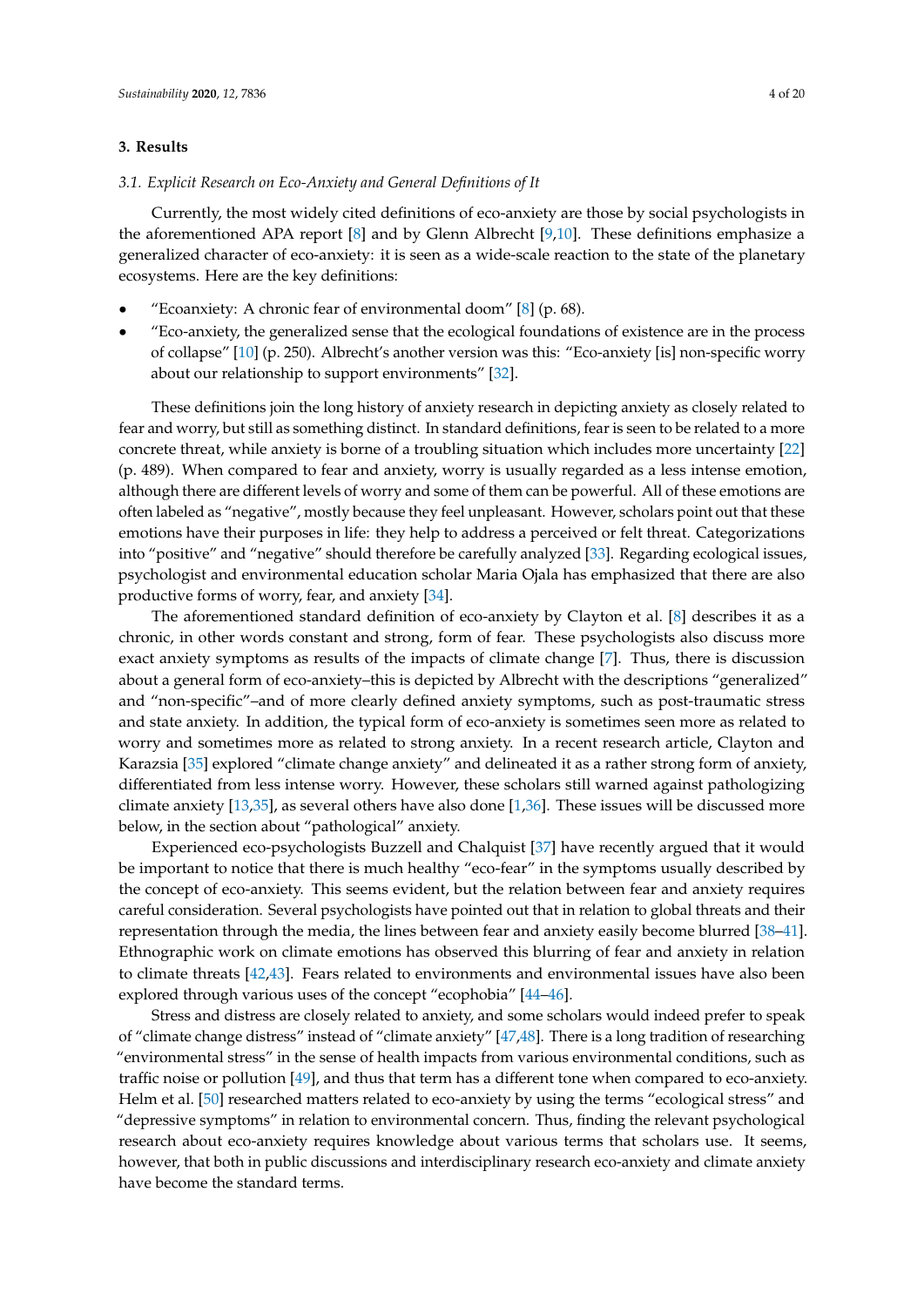To summarize some key insights from this area of research: eco-anxiety is closely related to worry and fear, but also something distinct. The relation between fear and anxiety is not simple in these kind of cases of global angst. There are differing opinions about what terminology should be used, and whether the term climate anxiety should be used to include less severe climate worry or not. Clarifications of what is meant by "anxiety" are thus needed.

#### *3.2. Social and Political Sciences: Anxiety as Related to Changes in the Social Order*

Anxiety, worry and fear can be analyzed either in relation to the individual—as much psychology does—or in relation to social dynamics. Social psychology and the relatively new field of psychosocial studies [\[51\]](#page-15-11) combine both perspectives, while scholars in social and political sciences (later: social science scholars) tend to emphasize the social dimension. There are varying degrees in which social science scholars include psychological considerations in their work. Many of those who have provided important contributions for eco-anxiety research have done so, and thus the lines between social and psychological research often become blurred.

Social science scholars tend to define eco-anxiety and climate anxiety—usually by using just the word anxiety—as related to uncomfortable changes in the social order of things. Numerous theories can be applied here, and partly already have been. There is a long tradition in social sciences of discussing the results of modernity and postmodernity as bringing on a new kind of "age of anxiety". The dynamics of these developments are seen to be more complex than can be adequately discussed here. Usually it is pointed out that the fragmentation of traditional sources of norms and meanings brings individuals much more freedom and, at the same time, an increased possibility and tendency for feelings of anxiety. When this is combined with rapid changes in societies and technology, individuals are faced with constant uncertainty and stress. Sometimes this is explicitly linked with ecological threats, such as by sociologist Ulrich Beck [\[5\]](#page-13-4).

As related to eco-anxiety, the work of sociologist Kari Marie Norgaard [\[52\]](#page-15-12) has been especially influential. Norgaard does not use the wording eco-anxiety, but discusses the phenomenon in substance by analyzing anxiety, fear, helplessness, and guilt. By using methods of ethnography and sociology of emotions—such as Arlie Hochschild's theories—Norgaard was able to show that contemporary people can resort to emotion management in relation to ecological threats. Norgaard found that in relation to climate change, the social dissonances and pressures in a studied community were so strong and contradictory that people often resorted to "socially constructed silence". This silence was prone to increase anxiety in the long run [\[52\]](#page-15-12). In a recent article with sociologist Robert J. Brulle [\[53\]](#page-15-13), Norgaard applies social philosopher Pierre Bourdeau's theories to the potential traumas and anxieties that people experience in relation to climate change. By applying Bourdieu's terms, it can be posited that "disruption of the ecological habitus [roughly, order of things]" can lead to "emotions of guilt/anxiety" [\[53\]](#page-15-13) (p. 16).

Norgaard's study showed that anxiety and other difficult emotions were caused on one hand by changes in geophysical environment and, on the other hand, by pressures to social worlds. Afterwards, this notion of how social and ecological factors become intertwined has been shown in many empirical studies which have included reflections about eco-anxiety and climate anxiety [\[15,](#page-14-23)[43,](#page-15-4)[54](#page-15-14)[–58\]](#page-15-15). Numerous different social factors shape people's experiences of eco-anxiety. Those who say that they experience eco-anxiety often point out that they would wish for more understanding from the social groups and societies around them: they feel that their anxiety is made worse by socially constructed silence and social conflicts.

Generally, it should be noticed that sometimes people consciously name the ecological crisis or climate crisis as a major—sometimes the major—source of their anxiety, and sometimes it is a factor which affects them unconsciously. Of course, many people simply say that it is not a concern for them, and it would require in-depth interviews to find our whether this is actually true [\[51\]](#page-15-11). Eco-anxiety may by only one dimension in the overall set of worries and problems that a person or group faces [\[3,](#page-13-2)[59\]](#page-15-16), and sociological research is important in showing this complexity.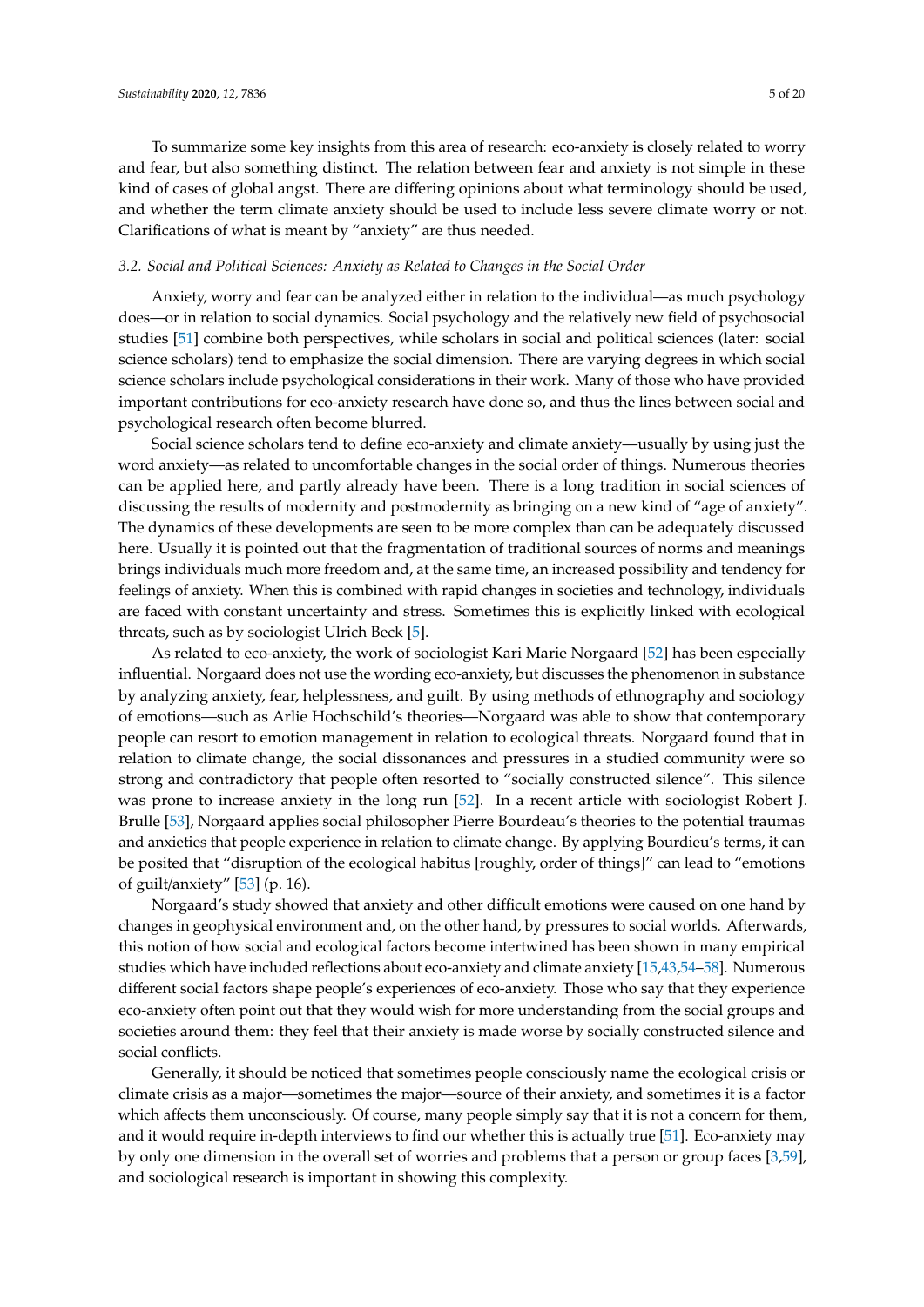A highly charged social issue in industrialized countries is the decreasing childbirth rate. During the last years of the 2010s, a growing number of people told that eco-anxiety, and especially climate anxiety, is an important reason for their reluctance to have children [\[15\]](#page-14-23) (p. 7) [\[43\]](#page-15-4) (p. 22) [\[13](#page-14-2)[,20\]](#page-14-6). Organizations or movements such as Conceivable Future in the USA and BirthStrike in the UK have provided platforms for people who have these kinds of thoughts. It would require in-depth research to find out what kind of various factors have an effect on these decisions and opinions, but nevertheless it is clear that eco-anxiety is at least one significant reason for such behavior.

To summarize, this line of research shows that forms of eco-anxiety can be complex: eco-anxiety is affected by social pressures and factors and can even be a result of them. There can be silenced or socially denied eco-anxiety. In addition, the practical manifestations of eco-anxiety are often combinations of various distresses. Eco-anxiety can be a component or a dimension in a person's anxieties, such as anxiety about whether to try to have children in a rapidly changing and distressed world. Contextual matters must be taken into account when analyzing people's experiences of eco-anxiety and whether they themselves use the term or not.

#### *3.3. Existential Anxiety*

Many scholars have linked eco-anxiety with deep existential anxieties. The word existential is commonly used in two meanings in relation to the ecological crisis. It can be applied to simply mean a threat to the existence of humans and societies [\[60\]](#page-15-17). On the other hand, the term is used to capture a deeply felt questioning and angst as related to "ultimate concerns" [\[27\]](#page-14-11) or "life's givens" [\[61\]](#page-15-18). I will here focus especially on this second sense of the term, although it also captures much of the first sense: one of the key concerns related to life's givens is death.

In the works of scholars who combine social theory with psychological theory, there is much discussion about existential anxiety. A prominent example is Anthony Giddens' theory of "ontological security" or insecurity [\[62\]](#page-16-0) (pp. 110–112). This theory points out that deep feelings of security or insecurity have profound consequences for people's behavior and wellbeing. The global ecological crisis can easily raise deep feelings of ontological insecurity, which causes anxiety, depression, or defensive reactions [\[5](#page-13-4)[,53](#page-15-13)[,62\]](#page-16-0).

Existentialism is the name for the vague movement of philosophers and psychologists who have emphasized the significance of elemental, "existential" questions of living as a human being. There are various definitions of these questions, but usually they are related to mortality, to questions of meaning or meaninglessness, and to profound feelings such as guilt and grief [\[27,](#page-14-11)[61\]](#page-15-18). Philosopher, theologian and psychological thinker Paul Tillich developed an influential model of existential anxiety based on these kinds of questions, and he even briefly touched upon questions related to eco-anxiety in the 1960s [\[36\]](#page-14-22). In current anxiety theories, Tillich's thought is sometimes utilized [\[63\]](#page-16-1), but his discussion partner Rollo May is perhaps more often drawn from [\[21](#page-14-7)[,64\]](#page-16-2).

Several scholars have recently noted that eco-anxiety often manifests in forms which can be understood by old definitions of existential anxiety, which in themselves usually did not yet discuss ecological concerns [\[63](#page-16-1)[,65\]](#page-16-3). Myers [\[66\]](#page-16-4) applies the phenomenological ideas of philosophers Edmund Husserl and Martin Heidegger to describe the anxiety provoked by the climate crisis as a disturbance to "the life-world"; thus, he discusses existential climate anxiety in the existentialist sense. Ojala [\[67\]](#page-16-5) discusses the challenge and possibilities of anxiety, both as worry and as existential anxiety, for education, and briefly discusses also the aforementioned Tillich's theory.

Empirical studies show that in relation to ecological problems, people experience troubling feelings of guilt and shame [\[68\]](#page-16-6), and existential questions about mortality and meaninglessness [\[15,](#page-14-23)[42,](#page-15-3)[69\]](#page-16-7). In one of the first monographs about eco-anxiety, Ray [\[18\]](#page-14-5) discusses climate anxiety as related to many existential concerns.

Thus, this area of research points out that eco-anxiety can have, and often does have a deep dimension related to existential questions. More research is needed to integrate theories of existential anxiety deeper with studies about eco-anxiety. There are beginning of interdisciplinary work on this,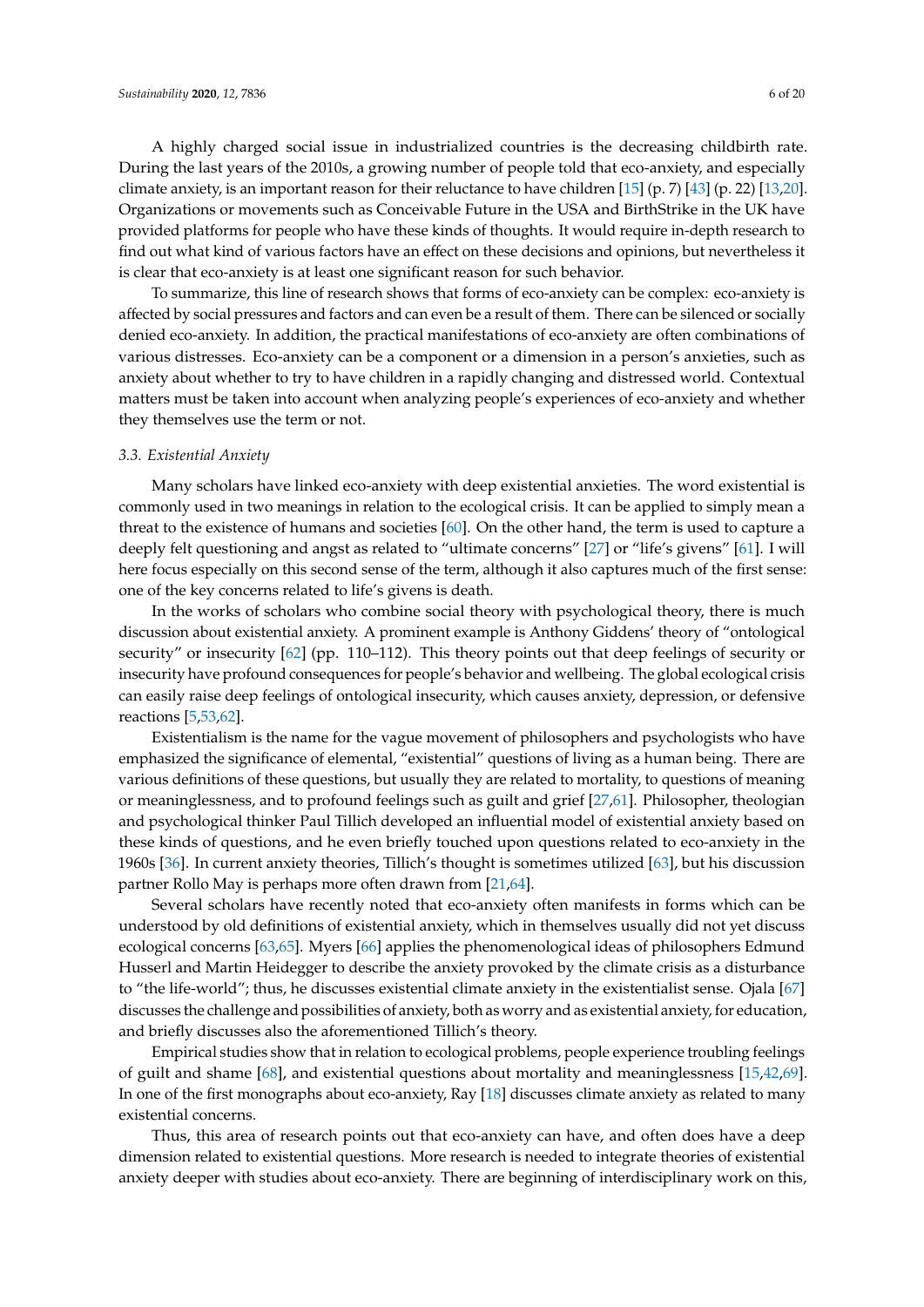combining sociology, psychosocial studies and existential philosophy, and this work could be brought into discussion with theories of ecological affect and ecological emotions, such as guilt and grief.

## *3.4. Psychodynamic and Psychosocial Perspectives on Eco-Anxiety*

In the 2000s and early 2010s, scholarly writing on eco-anxiety and climate anxiety was dominated by psychologists coming from psychodynamic traditions [\[70](#page-16-8)[–74\]](#page-16-9). I interpret this as related to the strength of the social and psychological mechanisms of silence and distancing (or, in psychodynamic language, defenses). It was difficult to notice the various forms of eco-anxiety, when the subject was not commonly recognized. Some psychodynamic writers were able to encounter the topic, but even in their own guilds they engaged in efforts to raise awareness and break the silence about the topic. Still in the end of the decade, there were calls for psychoanalysts to take ecological issues into consideration [\[26](#page-14-10)[,75\]](#page-16-10).

A key volume historically was the article collection Engaging with Climate Change: Psychoanalytic and Interdisciplinary Perspectives, edited by psychotherapist Sally Weintrobe [\[76\]](#page-16-11). The book remains a highly interesting commentary on climate anxiety. It includes articles by many scholars who have explored the dynamics related to anxiety and denial, even though the concept eco-anxiety is not used. Weintrobe's lead article, "The difficult problem of anxiety in thinking about climate change" [\[24\]](#page-14-9), argued that there is a vicious circle between anxiety and denial. It is difficult to accept the ecological crisis and the climate crisis, because it means a) accepting a potentially annihilating threat and b) accepting that there must be vast changes in the lives of individuals and communities. Some people try to escape fear and anxiety into denial, but deep down there remains dissonance related to internal conflicts—knowing and trying not to know at the same time. Thus, anxiety may breed denial, which in turn breeds more (repressed) anxiety. More empirical data about these repressed or suppressed anxieties were made available in the article collection edited by Paul Hoggett [\[51\]](#page-15-11).

Some scholars, such as Hoggett [\[77](#page-16-12)[,78\]](#page-16-13), have explicitly sought to integrate social and psychological perspectives into what they call psychosocial studies related to the ecological crisis. An ambitious and insightful volume of this approach is the monograph by Adams [\[62\]](#page-16-0), which includes much discussion about eco-anxiety (without the exact term). Lertzman [\[25\]](#page-14-24) has coined the term "environmental melancholia" to describe a condition which is closely related to eco-anxiety: unresolved and often unconscious mourning because of environmental change. There are also several studies which explore the relations between death anxiety and "mortality salience" with the ecological crisis, often through such frameworks as Ernest Becker's theories or Terror Management Theory [\[20,](#page-14-6)[36,](#page-14-22)[79,](#page-16-14)[80\]](#page-16-15).

To summarize, the special contribution of these scholars has been to raise attention to the very existence of eco-anxiety, and to study the hidden—repressed or suppressed—forms of such anxiety. Psychosocial studies offer a framework in which socially constructed silence is analyzed also in relation to the psychological processes of individuals and groups. Research on such phenomena as environmental melancholia and death anxieties provides important discussion partners for studies about eco-anxiety.

## *3.5. Research about "Pathological Anxiety" and Anxiety Disorders*

#### 3.5.1. Anxiety Disorders

For some people, the word anxiety brings into mind first and foremost pathological anxiety or anxiety disorders. Because of this, some scholars of eco-anxiety resist the use of anxiety terminology, for they fear that it may lead to pathologizing and possibly medicalization [\[37\]](#page-15-0). However, eco-anxiety is actually not defined by scholars as an official disorder, although it is pointed out that strong forms of eco-anxiety can require mental health care [\[8,](#page-13-7)[35,](#page-14-21)[36,](#page-14-22)[81\]](#page-16-16). As climate psychologist Thomas Doherty [\[82\]](#page-16-17) points out, the relationship between psychopathology and eco-anxiety is complex, and requires contextual, case-specific analysis.

There is not yet much research on overly strong forms of eco-anxiety or the connections between eco-anxiety and anxiety disorders. There are case examples of severe depression and acting out-behavior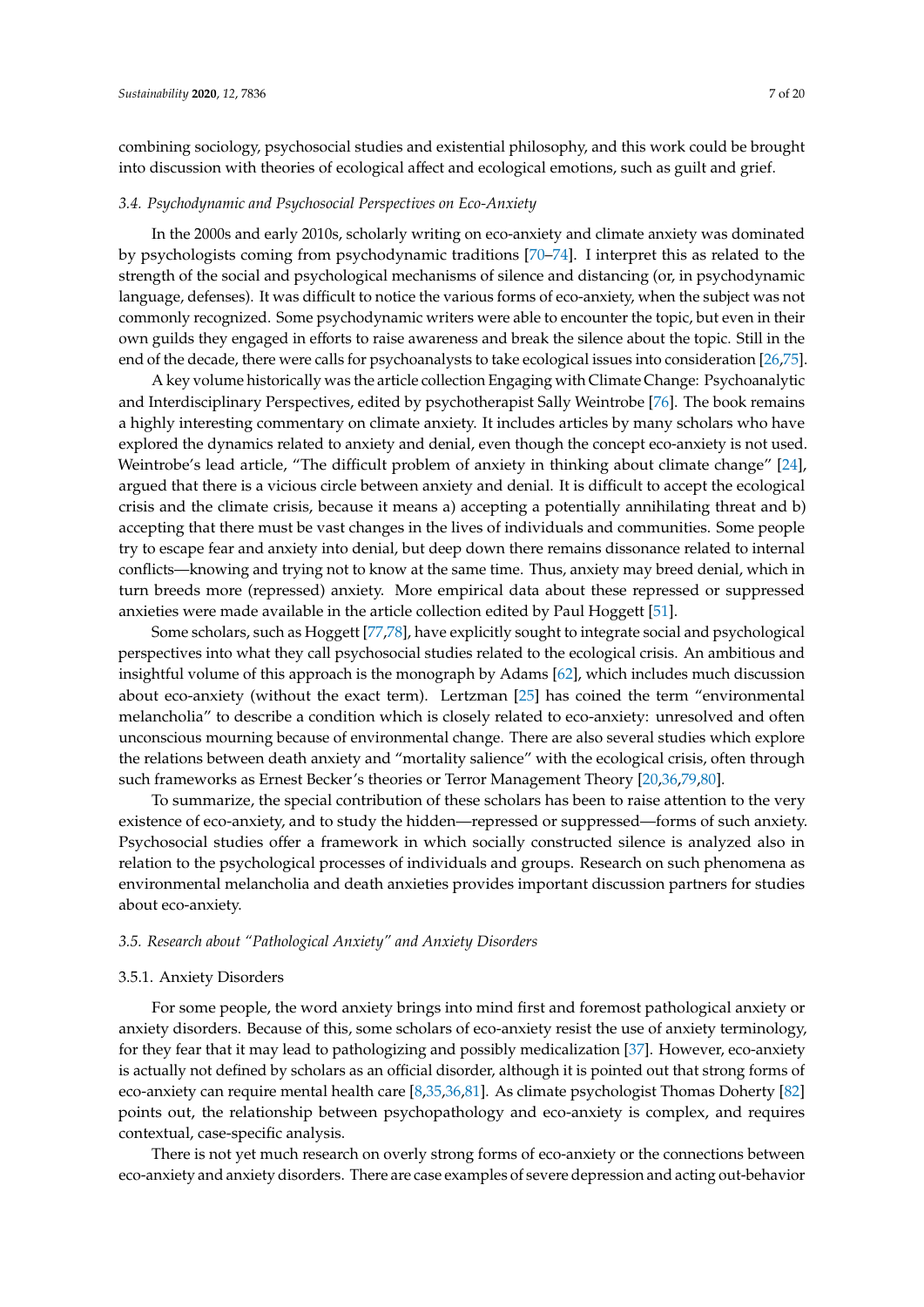in which ecological problems have been found to be important triggers [\[72,](#page-16-18)[73](#page-16-19)[,83\]](#page-16-20). There are brief academic discussions of forms of obsessive-compulsive checking (OCD) or obsessive behavior as related to eco-anxiety and especially climate anxiety [\[84](#page-16-21)[–86\]](#page-17-0).

As a whole, the field of psychiatry has only recently started to pay attention to the impacts of the ecological crisis [\[87\]](#page-17-1), although there were some notable—and usually unnoticed—forerunners such as Harold Searles in the 1960s and 1970s [\[75\]](#page-16-10). Currently, an organization called Climate Psychiatry Alliance works to draw attention to the mental health impacts of climate change, including anxiety. The discussion about climate anxiety has begun among child psychiatry professionals [\[88\]](#page-17-2), and for example Division of Clinical Psychology of the British Psychological Society published a theme number about climate anxiety in its journal in Summer 2020 [\[89\]](#page-17-3).

Depression, another wide-scale phenomenon with various definitions, is closely related to anxiety. As hinted above, there are observations about such depression which has been impacted by the ecological crisis, but much more research would be needed. Popular discussions of "climate depression" [\[90\]](#page-17-4) have sparked attention. Some scholars have for a long time suggested that ecological problems may indeed cause severe depression [\[91\]](#page-17-5). Writing in Psychiatric Times, Woodward [\[92\]](#page-17-6) offers a framework of separating "climate-related despair" from "depression" (as clinically defined). This framework has been adapted from analysis of the relation of grief and depression. The systems thinking approach championed by Berry et al. [\[3\]](#page-13-2) offers tools to study the connections of anxiety, depression, and the multiple factors which affect these kind of phenomena.

In addition, anxiety and depression may be combined [\[93\]](#page-17-7). Anxiety scholars Grupe and Nitschke [\[22\]](#page-14-18) point out that: "Mixed anxiety and depression is characterized by uncertainty about the occurrence of negative events and feelings of helplessness regarding control over those events" (p. 489). This resonates with the research about persons with strong eco-anxiety: these persons usually report that uncertainty about the future is hard to bear, and they wrestle with feelings of helplessness in the face of global ecological problems [\[15,](#page-14-23)[43](#page-15-4)[,76\]](#page-16-11). Sensitivity towards possible eco-anxiety might help the treatment of many persons who suffer from diagnosed issues such as depression or Generalized Anxiety Disorder [\[35](#page-14-21)[,40](#page-15-19)[,83\]](#page-16-20).

To summarize: there is a need for more research about pathological forms of eco-anxiety, but case examples show that ecological concerns may at least partly shape many kinds of mental health issues. Pathological eco-anxiety should be differentiated from "healthy" eco-anxiety, and as a whole eco-anxiety should not be pathologized.

#### 3.5.2. Anxiety Sensitivity and "Trait Anxiety"

In much anxiety research, a separation has been made between "trait anxiety" and "state anxiety". The former refers to tendencies to be anxious and the latter means anxiety states [\[21,](#page-14-7)[22](#page-14-18)[,93\]](#page-17-7). These terms have been used very little in research on eco-anxiety, but Materia [\[94\]](#page-17-8) has created a proposal for a concept of "climate state anxiety" and studied the role of trait anxiety in relation to it.

The role of anxiety sensitivity or "trait anxiety" in relation to eco-anxiety needs further research. The topic is sensitive in itself, because it is linked with social and political debates about environmental action and eco-anxiety. Some people have claimed that eco-anxiety is not relevant, because they regard ecological problems as irrelevant. These claims have sometimes been infused with claims that eco-anxiety and especially climate anxiety is experienced only by "hysteric" people. A case example is Prager [\[95\]](#page-17-9). However, climate skepticism has been explored as partly resulting from maladaptive coping methods with this difficult issue [\[96\]](#page-17-10), and the emotional tone in the aforementioned arguments often hints at this direction [\[76\]](#page-16-11).

Scholars have argued that a reasonable amount of worry is a rational reaction to ecological concerns [\[34,](#page-14-20)[35](#page-14-21)[,97\]](#page-17-11), and it is evident that eco-anxiety is experienced by numerous people who do not suffer from existing mental health issues or exceptionally strong anxiety sensitivity [\[98\]](#page-17-12). Rather it seems that certain experiences, knowledge, and types of exposure lead one to feel eco-anxiety. For example, naturalists and climate scientists suffer from eco-anxiety because of their knowledge and their emotional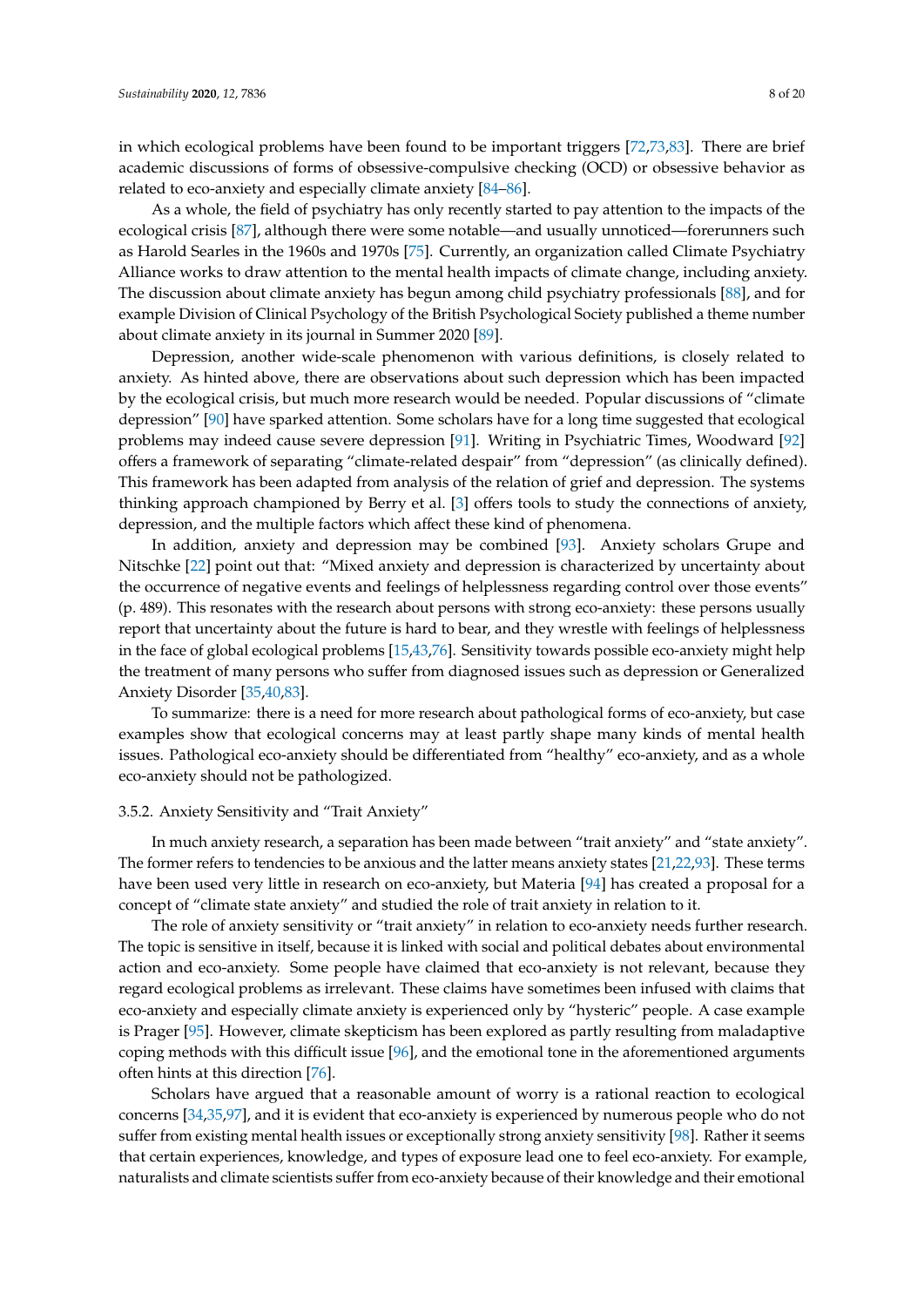ties with the natural world [\[99,](#page-17-13)[100\]](#page-17-14). However, at the same time it is clear that previous or existing mental health issues, and anxiety sensitivity, may contribute to the probability and severity of the eco-anxiety that a person experiences. There are some research results which confirm this [\[35,](#page-14-21)[47,](#page-15-7)[94\]](#page-17-8), but more research is needed. In relation to the psychological consequences of direct impacts of ecological problems, such as extreme weather events, it has been clearly found that these kind of factors have an impact [\[8\]](#page-13-7).

To summarize: trait anxiety and anxiety sensitivity do not explain all eco-anxiety, but they have some effect, and further research is needed to clarify the various factors which have a role. For example, it is clear that certain life situations and professions make people more susceptible to eco-anxiety, regardless of personality traits. There is not yet much research which would utilize the categories of state anxiety and trait anxiety in relation to eco-anxiety.

#### *3.6. Ecological Emotions and A*ff*ect*

During the last fifteen years, there has been increasing interest for researching the emotions, feelings, affect, and moods related to ecological issues. This is closely combined with research about the intertwined relationship between humans and the rest of nature. In this research, the substance of eco-anxiety is regularly touched upon, but the usage of anxiety terminology, or the exact term eco-anxiety, has only increased in recent years. This multi- and interdisciplinary area of research is too large to be discussed here in depth, but I point out certain important issues as regards to eco-anxiety.

The research on emotions and affect is characterized by the existence of various theories and frameworks, which do not always engage in discussions with each other. Some prefer the term emotion, while others focus on affect, and there are multiple nuances in people's understandings of these terms. This may provide fruitful conflicts and diversity, but it also hinders the efforts to gain a general understanding of research on "ecological emotions" or "ecological affect".

Anxiety is a common but tricky subject for this kind of research since it is so diverse. Anxiety can manifest itself as an emotion, but it has also other forms. Tones of ecological affect often include anxiety-like manifestations, but it is difficult to characterize anxiety simply as an affect. What emerges as elementary is the need to recognize the various forms and definitions of eco-anxiety that exist. For example, discussions about "Ecological anxiety disorder" in cultural geography [\[101\]](#page-17-15) or "Anthropocene disorders" in environmental humanities [\[44\]](#page-15-5) do not actually mean—at least not only or mainly—actual disorders of a pathological nature. Other examples of this non-pathologizing approach are found in literary scholar Timothy Clark's [\[102\]](#page-17-16) discussion of his concepts of "Anthropocene disorder" and "Anthropocene Horror".

Theories of ecological affect include substantial discussion about anxiety, fear, and worry [\[103](#page-17-17)[,104\]](#page-17-18). In a collection of articles about "affective eco-criticism", the editors Bladow and Ladino [\[105\]](#page-17-19) provide a good introduction to scholarship on ecological affect. In the same book, many articles touch upon themes related to eco-anxiety. There is explicit discussion about "Anthropocene anxiety" [\[106\]](#page-17-20) and "solastalgic distress" [\[107\]](#page-17-21), and anxiety, fear, and worry are also mentioned in several other articles. While there are variations about the definitions of anxiety in these writings, a major emphasis is on future-related uncertainty and uncontrollability as causes of anxiety. Scholarship on ecological affect emphasizes the difficult psychological impacts of damage to places and lifeworlds, including much discussion on other creatures.

Regarding ecological emotions, there is the psychological literature [\[108\]](#page-17-22) and wide-ranging interdisciplinary discussion [\[11\]](#page-14-0). The latter often includes discussion about also other tones of feeling than strictly defined emotions. Some emotions have so far received much more attention than others.

The relationships between anxiety and various emotions or affect are too complex to be discussed here in depth. I will only mention certain connections which seem highly important.

Guilt: As discussed above, unrecognized or complex eco-guilt (or eco-shame) can manifest as anxiety [\[26,](#page-14-10)[68,](#page-16-6)[76\]](#page-16-11).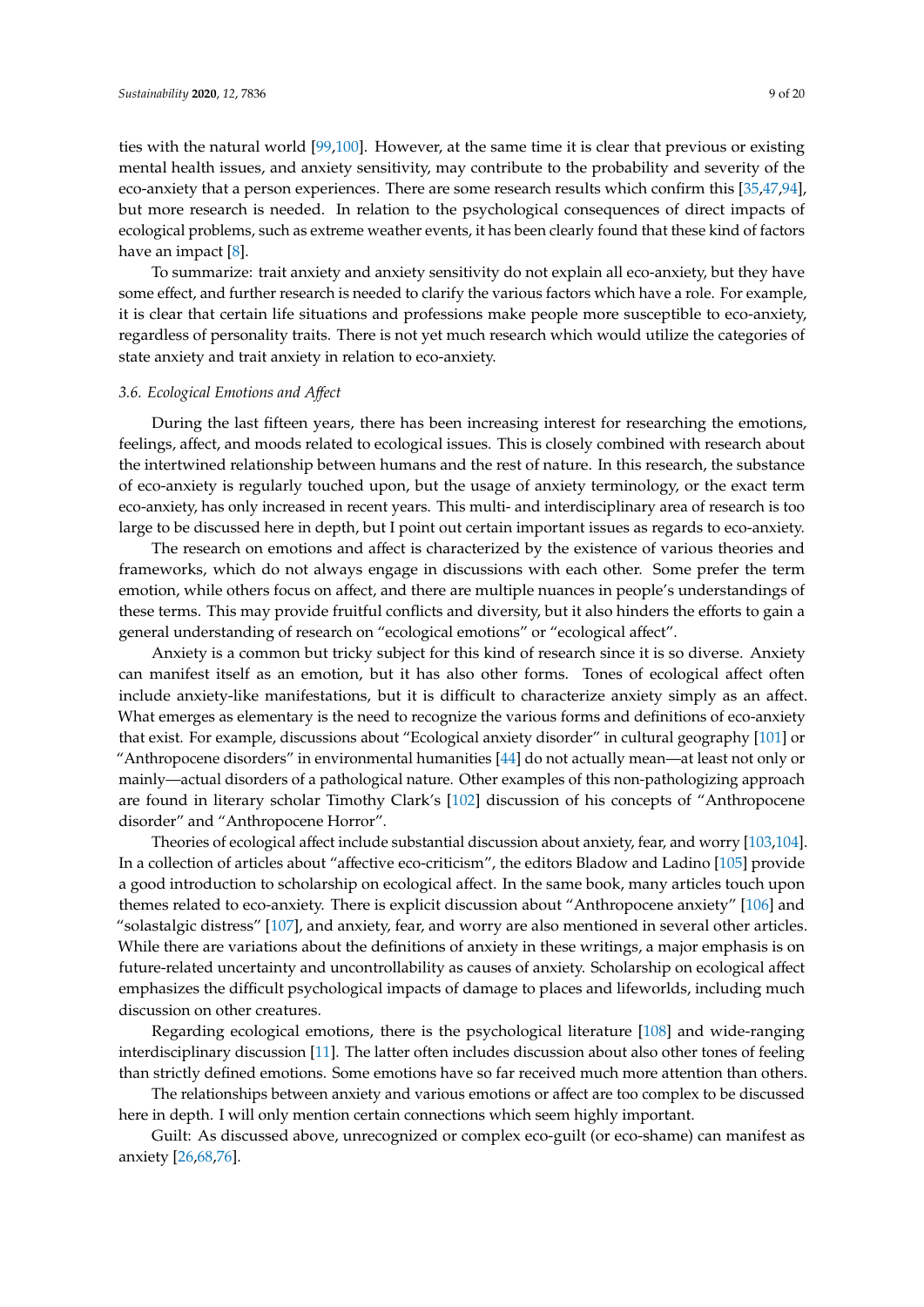Grief: There is much discussion about varieties of anxiety in the growing literature about ecological grief and climate grief [\[29](#page-14-13)[,109](#page-18-0)[,110\]](#page-18-1). In popular writing, climate grief is sometimes used as a synonym for climate anxiety [\[111\]](#page-18-2). The links between grief and anxiety are profound [\[1\]](#page-13-0). Unrecognized or complicated grief can manifest itself in anxiety symptoms, and certain anxiety is often part of even those grief processes which do not become complicated [\[112\]](#page-18-3).

Scholarship on solastalgia, place-based distress due to environmental changes, has explored many phenomena which are closely linked to eco-anxiety [\[11\]](#page-14-0). Askland and Bunn [\[113\]](#page-18-4) argue that solastalgia has "ontological" dimensions, which reflects the discussion of existential aspects of eco-anxiety. They also insightfully point out that this distress is linked both to spatial and temporal aspects. It should be noted that there are various applications of the concept, and there is also critical discussion about the power dynamics in some of these.

Trauma: Discussion and research about "ecological trauma" and "climate trauma" has also increased during the last years [\[30](#page-14-14)[,99](#page-17-13)[,114\]](#page-18-5). This points to the need to analyze the relation between trauma dynamics and eco-anxiety dynamics. Various kinds of trauma, both primary and secondary, can cause manifestations of anxiety. The proposals of delineating a condition of "pre-traumatic stress disorder" especially in relation to climate change [\[115,](#page-18-6)[116\]](#page-18-7) discuss issues very close to eco-anxiety: psychological disturbance caused by anticipation of ecological threats.

Despair: In empirical studies which touch on eco-anxiety, despair is nearly always mentioned. For examples, see [\[15](#page-14-23)[,43\]](#page-15-4). Some scholars delineate "environmental despair" or "eco-despair" in a sense which is close to many definitions of eco-anxiety [\[117\]](#page-18-8). As with anxiety and depression, there is a need to analyze what exactly is meant with the term. Many writers equate despair with hopelessness, but several scholars of eco-anxiety have pointed out that it is important to make a separation between despair and hopelessness [\[15](#page-14-23)[,40,](#page-15-19)[118\]](#page-18-9). Despair can be seen as a natural emotion, which does not necessarily include a loss of agency or loss of a sense of meaning in life, as hopelessness (in this definition) does.

Anger: From a wealth of studies, it is known that varieties of anger often manifest in relation to anxiety, grief, guilt, and trauma. There is a rapidly growing realization that "eco-anger" is an existing emotional landscape which would require more attention, but so far studies on it are very scarce [\[119,](#page-18-10)[120\]](#page-18-11). There are general, usually quite brief mentions of anger and outrage in the literature about eco-anxiety and emotion/affect [\[18,](#page-14-5)[20,](#page-14-6)[41](#page-15-2)[,44\]](#page-15-5), and there are blogs and other internet sources which discuss "climate rage", but further work is needed. A Finnish survey about climate change emotions revealed that 31% of Finns recognized themselves sometimes feeling climate anger, and 46% had seen it in other people [\[98\]](#page-17-12). Varieties of eco-anger should be further studied, since these varieties require or evoke very different responses. It is a different matter to feel moral outrage or blind hatred, or to channel anger either into a non-violent demonstration or then into fury on the Internet towards others who have different views on climate change.

To summarize, studies on ecological emotions and ecological affect often discuss eco-anxiety, albeit with various terminology. There is a need for further work in integrating interdisciplinary research on eco-anxiety with research on (ecological) emotion and affect. Emotions/feelings/affect which seem to have strong links with eco-anxiety include grief, solastalgia, guilt, shame, despair, and anger. The dynamics between eco-anxiety and ecological trauma should be further studied.

#### *3.7. Anxiety Theories and Eco-Anxiety*

I did not find general anxiety theories which would discuss eco-anxiety. However, in the Journal of Anxiety Disorders there were two articles recently published on climate anxiety, so further attention may be on its way [\[13,](#page-14-2)[121\]](#page-18-12). Nevertheless, a reading of anxiety theories brought a widened understanding about the forms and experiences of eco-anxiety that other disciplines have revealed.

Of the wide variety of theoretical perspectives on anxiety, I have selected here ones that integrate elements from various theories [\[21](#page-14-7)[–23,](#page-14-8)[122\]](#page-18-13). Since eco-anxiety has been of interest for numerous fields of inquiry, as seen above, I feel that these integrative theories of anxiety help to understand various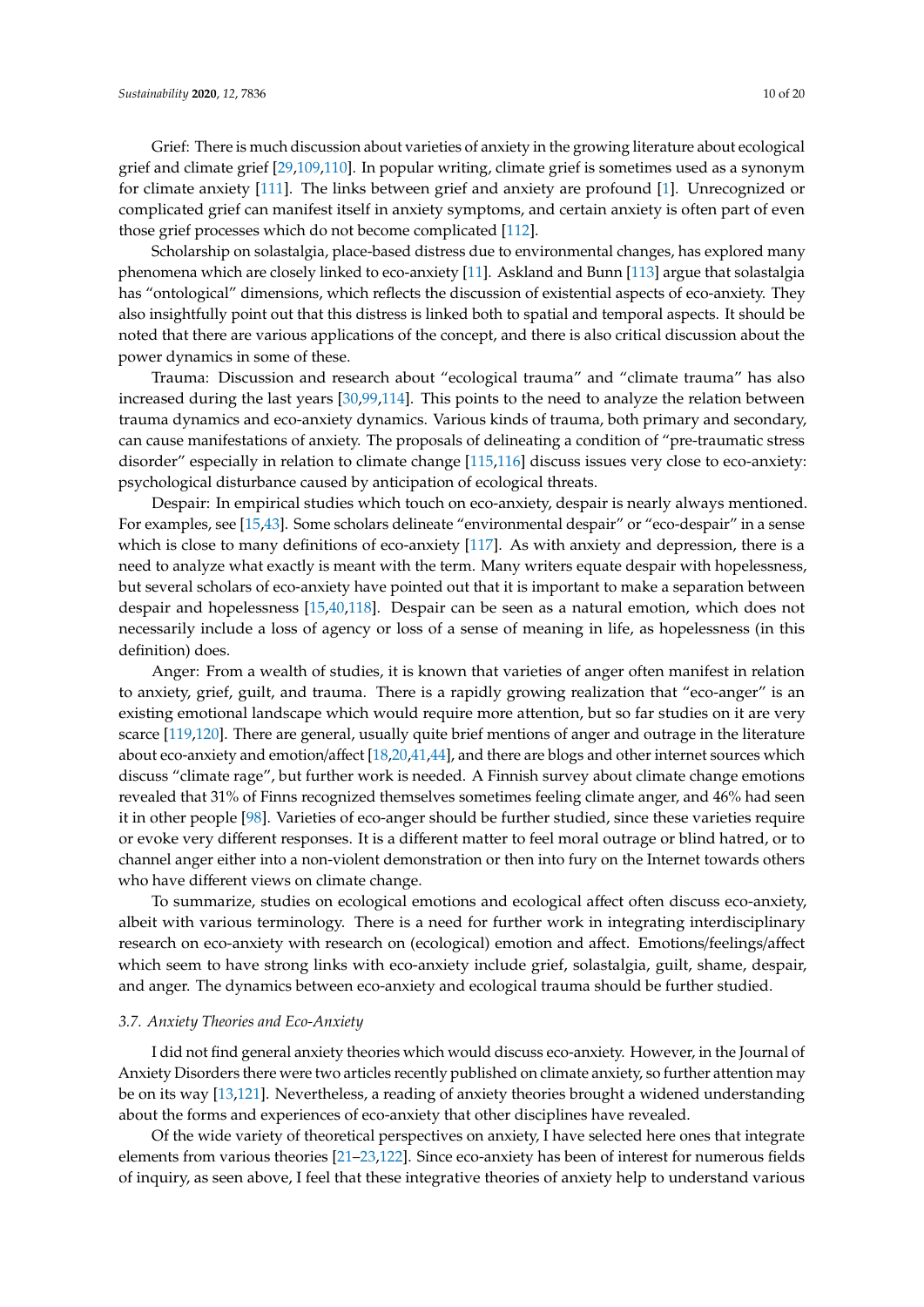aspects of eco-anxiety. Epstein's theory [\[122\]](#page-18-13) is old and in certain aspects outdated, but it still includes useful observations. Of particular interest in Epstein's and Barlow's [\[21\]](#page-14-7) theories is the fact that they combine the insights of old anxiety theorists, both psychologists and philosophers, with results of empirical psychology. Thus, they also discuss theories of existential anxiety.

Anxiety theories emphasize the key role of uncertainty. There is a felt threat, but there is also uncertainty about its exact nature or time [\[21\]](#page-14-7). Other key aspects are unpredictability and uncontrollability. Unpredictability has close connections with uncertainty. Uncontrollability generates helplessness and feelings of powerlessness; in other words, a diminished sense of efficacy and a diminished control belief (or changes in a felt "locus of control") [\[22\]](#page-14-18).

In the research on people's experiences of eco-anxiety and climate anxiety, these aforementioned factors seem to play a central role. There is profound uncertainty and unpredictability both in relation to some ecological threats—for example, the specifics related to the well-known disastrous consequences of climate change—and in relation to environmental politics [\[5\]](#page-13-4). Uncertainty and unpredictability extend into social relations: people do not necessarily know what social norms they should follow in relation to environmental behavior [\[123\]](#page-18-14). For example, for middle-class people, it used to be socially accepted and even endorsed to fly; now in many countries there is a discussion about "flight shame" [\[124\]](#page-18-15). There are social kinds of eco-anxiety, or as sociological and psychosocial research shows, there is a social dimension in eco-anxiety dynamics.

Uncontrollability also seems to feature prominently in people's experiences of eco-anxiety and perhaps especially climate anxiety. Epstein [\[122\]](#page-18-13) pointed out that "response unavailability" is a major factor in anxiety. Grupe and Nitschke [\[22\]](#page-14-18) echo this in the light of more recent studies, highlighting the importance of "the belief that one has at one's disposal a response that can influence the aversiveness of an event" (p. 490). Among people who experience eco-anxiety, helplessness and powerlessness are often reported [\[25,](#page-14-24)[76\]](#page-16-11). For some others, there is a feeling of efficacy, often in the form of some kind of activism, but still a sense of uncontrollability and a certain powerlessness may remain. For example, empirical research about the anxiety of climate activists shows that many of them recognize this factor as a major source of their anxiety: they simply do not have the political power to do what they deem that needs to be done. However, being able to do at least something constructive helps many people with their eco-anxiety, even when certain anxiety still remains [\[15](#page-14-23)[,43](#page-15-4)[,57](#page-15-20)[,58](#page-15-15)[,98\]](#page-17-12).

Frustration often results, and its connections with anxiety are significant. Epstein pointed out: "It is thus evident that frustration theory is highly relevant for an understanding of anxiety, and that the reverse is also true" [\[122\]](#page-18-13) (p. 305). The relevance of this insight in relation to the ecological crisis is revealed in the fact that frustration has appeared in several recent studies to be one of the most common emotions that people feel in relation to climate change and the ecological crisis [\[55](#page-15-21)[,98\]](#page-17-12).

Another often reported emotion in relation to the ecological crisis is feeling overwhelmed [\[18](#page-14-5)[,20](#page-14-6)[,43\]](#page-15-4). This is yet another theme that anxiety theories discuss poignantly. Epstein [\[122\]](#page-18-13) regarded "overstimulation" as a major cause of anxiety: "overstimulation is associated with frantic feelings of being overwhelmed and bombarded with stimulation, corresponding to the statement, "Stop it, I can't bear it anymore"" (p. 303). This description fits well the experiences of many people who report eco-anxiety or climate anxiety because of constant media exposure to disturbing information about ecological damage [\[43](#page-15-4)[,81\]](#page-16-16). This overstimulation is often made worse because of social media and cell phones, which enable the person to be connected to potentially disturbing information on a constant basis. It is telling that in manuals for coping with climate change distress or eco-anxiety, authors very often recommend limiting media exposure [\[18](#page-14-5)[,20](#page-14-6)[,81\]](#page-16-16). Overstimulation can also be linked with (hyper)vigilance and manic activity. Constant busyness and work-a-holism can lead to burnout, and for example the phenomenon of "climate burnout" has already been recognized [\[18](#page-14-5)[,99](#page-17-13)[,125\]](#page-18-16).

Anxiety theories provide much food for thought also in relation to the anxieties generated by social distress and conflicting information. There would be possibilities for further work here in bringing together psychosocial research and anxiety theories. For example, Rollo May's theory of anxiety argues that anxiety can be generated by felt threats to the values and social groups that the person regards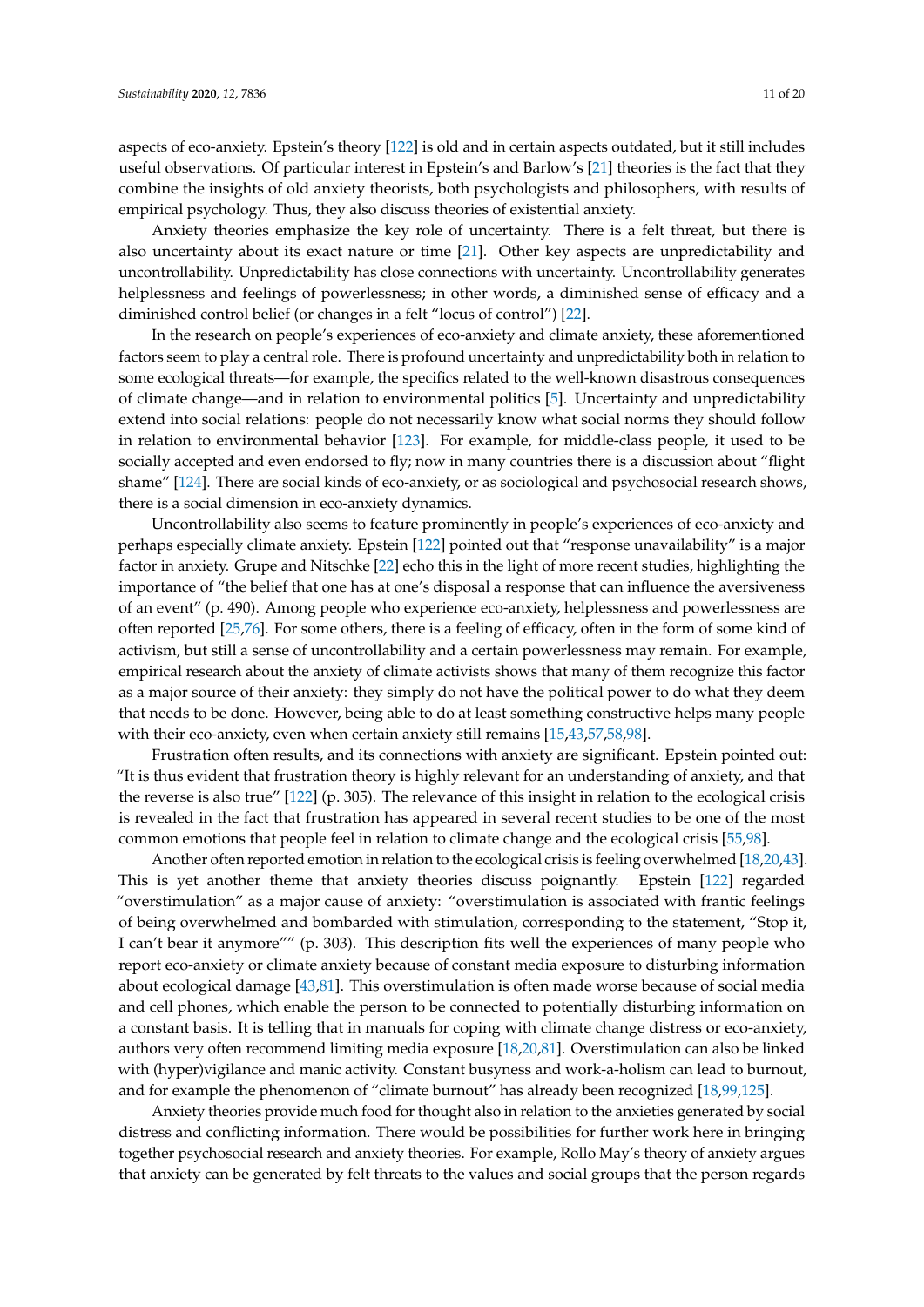highly important [\[21\]](#page-14-7). Epstein [\[122\]](#page-18-13) argues that "cognitive incongruity", "the inability to integrate the data of the world into a meaningful schemata, whether in terms of a self-concept, or a predictive model of the environment, is a basic source of anxiety" (p. 303). The wide discussions about the cognitive difficulties related to global ecological problems and especially climate change [\[83](#page-16-20)[,126\]](#page-18-17) could be linked with these theoretical perspectives about anxiety, and they also contribute to the discussions about the role of identity in eco-anxiety [\[35\]](#page-14-21).

A highly important aspect of anxiety theories is the positive role of anxiety as an emotion which engenders information-seeking and problem-solving. This kind of anxiety, which anxiety theorist Kurth [\[23\]](#page-14-8) calls "practical anxiety", manifests itself also in relation to eco-anxiety. This is close to what esteemed anxiety researcher David Barlow points out: "Without anxiety, little would be accomplished" [\[21\]](#page-14-7) (p. 9). Many people report that in addition to psychological pain, their eco-anxiety has caused them to rethink their ecological behavior and to build more sustainable and resilient lifestyles, both individually and communally. This aspect of anxiety theories helps to understand further those voices who speak on the behalf of the positive aspects of eco-anxiety and climate anxiety [\[1,](#page-13-0)[18,](#page-14-5)[20,](#page-14-6)[41\]](#page-15-2).

Kurth [\[23\]](#page-14-8) also argues that anxiety can be a moral emotion: it shows that a person cares about important problems and uncertainties. This line of thought can be applied to eco-anxiety: it is important to care about threatening ecological problems. It would be possible to construct a theory of eco-anxiety as a moral emotion.

To summarize: various integrative anxiety theories help to understand many aspects of the varieties of eco-anxiety. The basic elements of anxiety—uncertainty, unpredictability, uncontrollability—are strongly present in the empirical accounts about eco-anxiety. Some formulations in anxiety theories help to further understand the links between eco-anxiety and people's experiences of overwhelm, frustration, and dissonance. The adaptive, "practical" forms of eco-anxiety seem to merit more attention. A key question seems to be: how to increase the adaptive potential in people's experiences of eco-anxiety and to alleviate the paralyzing forms of eco-anxiety?

#### **4. Discussion**

The analysis above shows that many fields of study contribute to research on eco-anxiety. When general anxiety research is brought into dialogue with these interdisciplinary studies, important aspects of eco-anxiety become clearer. The key roles of uncertainty, unpredictability and uncontrollability in general anxiety tell also of the fundamental characteristics of eco-anxiety. Overwhelm seems also a major factor. Further dialogue between various themes in anxiety research, such as death anxiety, health anxiety, or theories of learned helplessness and intoleration of uncertainty, would probably generate increased understanding of eco-anxiety dynamics.

There are evidently numerous ways in which eco-anxiety is linked with many emotions, as both scholars of eco-anxiety and scholars of emotion and affect have proposed. The relations between fear, worry, and anxiety are intimate, but there are also close connections between anxiety, anger, frustration, despair, guilt, shame, and grief. Among scholars, there are differing opinions about whether the term eco-anxiety should be used as a general term for related phenomena, or whether other terms such as distress, stress, or fear would be better. There are also differing opinions about whether the terms eco-anxiety and climate anxiety should be used only for stronger anxiety symptoms, or whether these terms should include also less severe worry and fear. It seems to me that the latter option would be more reasonable, for several reasons. First, since scholars warn against pathologizing eco-anxiety and climate anxiety, such anxiety should be defined in a wide manner. Second, anxiety itself is such a multidimensional phenomenon that it would be rather narrow to restrict eco-anxiety and climate anxiety only to stronger anxiety symptoms. People who recognize eco-anxiety in them themselves describe their conditions as both strong and milder. Nevertheless, there remains the task to research further both stronger and less severe forms of eco-anxiety, and to explore vocabulary for a variety of phenomena.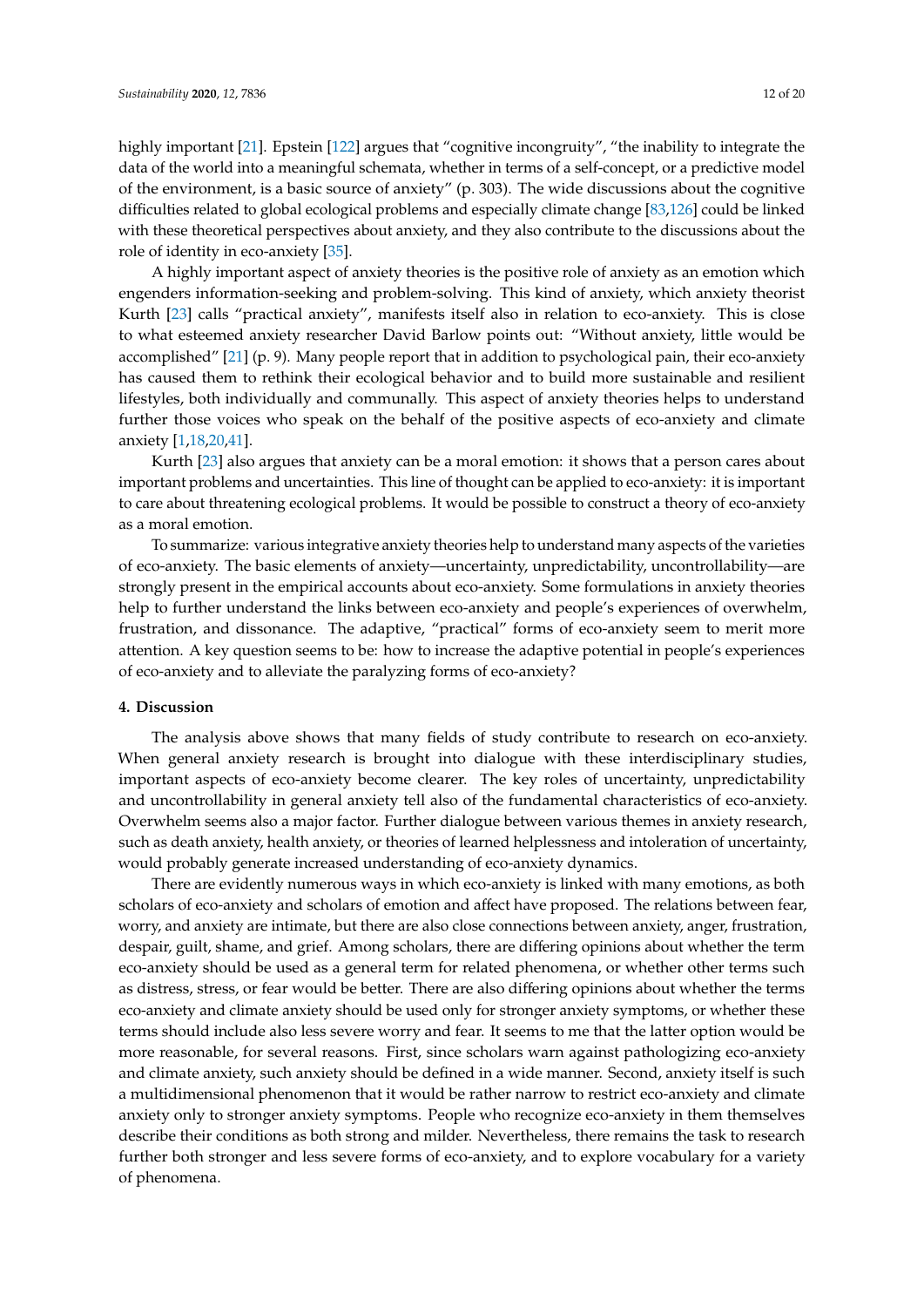Sociological and psychosocial studies were found to bring into fore the importance of the social dimensions of eco-anxiety. A task for further research is to discuss more extensively the relations between general anxiety theories and eco-anxiety in this regard. For example, anxiety theorist Kurth [\[23\]](#page-14-8) points out that there are many instances of socially mediated anxiety. "Norm uncertainty" and genuine novelty are bound to cause anxiety. Sometimes this takes place in the form of "punishment anxiety", where a person feels anxiety because she or he fears that she will be punished either physically or socially (damage to status) because of something done or left undone. The existence of social factors which affect eco-anxiety is mentioned in many studies, and discussed with other terms in certain sociological studies, but eco-anxiety research would benefit from more explicit discussion of these social dimensions in eco-anxiety. Theories of social anxiety and eco-anxiety should be brought into a dialogue.

It was found that experiences of eco-anxiety may be strongly linked with existential anxieties. This subject area was discussed by scholars in many fields, such as psychodynamic, psychosocial, and sociological researchers. Further discussion between existential psychology, philosophy, and eco-anxiety research seems promising and important. Deep questions related to meaning or meaninglessness, guilt, and mortality are evident in empirical data about eco-anxiety.

Some research was found about pathological or clinical forms of eco-anxiety, but more studies would evidently be needed. In research on eco-anxiety and climate anxiety, the role of personality traits is currently discussed. More data are required, but two things seem evident. First, anxiety sensitivity may have a role in eco-anxiety, but, second, there are numerous cases of eco-anxiety where other factors seem more powerful. These include certain life situations and certain professions, such as being a farmer or a climate scientist. These issues are of utmost importance for designing healthcare practices in relation to mental health impacts of the ecological crisis and the climate crisis; in other words, in encountering eco-anxiety and climate anxiety. Knowledge about the various forms of eco-anxiety is needed among healthcare professionals and other professionals, so that they can respond adequately.

Literature and studies are now emerging about the various ways of coping with eco-anxiety. (There is a branch of research of its own for coping and climate change: [\[97](#page-17-11)[,127–](#page-18-18)[130\]](#page-18-19)). Various definitions of anxiety and eco-anxiety are bound to have effects on this literature. On one hand, participatory action is often recommended as an important antidote to paralyzing anxiety [\[19\]](#page-14-25). This links eco-anxiety closely with environmental education and advocacy, environmental ethics, and the psychology of environmental action. However, because global ecological problems cannot be solved in the near future, there is a need for skills of living with anxieties and distress. For this reason, there have emerged discourses about resilience, post-traumatic growth, and adaptation skills in relation to eco-anxiety and climate anxiety [\[36,](#page-14-22)[41,](#page-15-2)[55,](#page-15-21)[81,](#page-16-16)[131–](#page-18-20)[134\]](#page-19-0). These approaches advocate for the need for both participatory action and emotional work in order to channel eco-anxiety into resilience. Sometimes sub-themes of the needed resilience are named, such as emotional resilience [\[81\]](#page-16-16) or existential resilience [\[36,](#page-14-22)[135\]](#page-19-1).

Overall, there is a certain pull towards the existential dimensions of eco-anxiety in these approaches because the task is to find ways to live with conditions that cannot be completely changed. Grose [\[20\]](#page-14-6) engages in a discussion about various therapies and methods which can alleviate strong eco-anxiety and argues that cognitive-behavioral therapy (CBT) has both strengths and limitations in this regard, since much of it focuses on learning to realize that the anxiety-generating threats are not as threatening as they seem. In relation to real problems, such as catastrophic biodiversity loss and climate chaos, CBT can seem to fall short.

The COVID-19 pandemic—which is ongoing at the time when this article is written—provides a useful comparison. Authors and psychologists who have utilized CBT or its mindfulness-enhanced versions (MCBT) have had to adjust their message to confront a real threat [\[136\]](#page-19-2). These materials are very interesting in relation to eco-anxiety, since much of them can be applied into it. For example, Kecmanovic [\[137\]](#page-19-3) advocates for accepting uncertainty and mortality: to find skills of living with the anxieties, instead of trying to get completely rid of them. However, the big difference is of course the fact that the COVID-19 pandemic is estimated to end at some point, but the ecological crisis will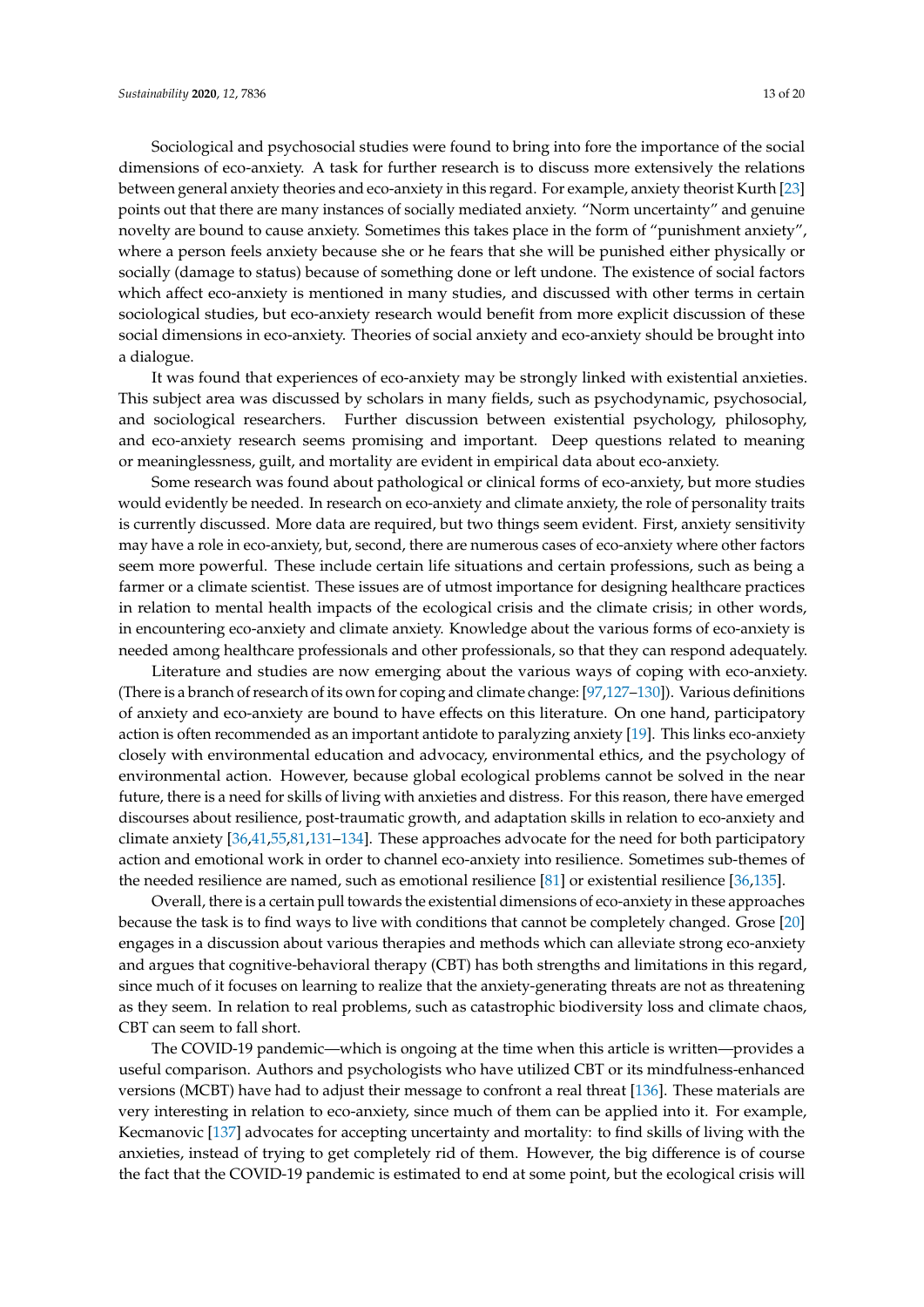be ongoing for generations [\[138\]](#page-19-4). Thus, it has even more of a character as existential anxiety than coronavirus anxiety.

I have discussed themes for further research already above, but one important research focus is related to social contexts and cultural factors. The beginnings have already appeared of applying the frameworks of "cultural politics of emotion" and "public feelings" into ecological emotions and eco-anxiety [\[18](#page-14-5)[,44](#page-15-5)[,68](#page-16-6)[,139\]](#page-19-5), but more work is needed in this regard. Manifestations of eco-anxiety are in numerous ways shaped by socio-cultural factors, power dynamics, and justice issues [\[59\]](#page-15-16). It may well be that among the multiplying crises of the 2020s, eco-anxiety will become increasingly intertwined with other anxieties. For both research and health care purposes, it will be highly important to be able to study the elements of eco-anxiety also in the experiences of those people who do not recognize—or do not have the time to think about—their eco-anxiety. The attitudes and feelings of health care professionals and other related professionals themselves also need attention [\[88\]](#page-17-2).

The key finding of the research in this article is that eco-anxiety has many dimensions. As a general term for "difficult feelings because of the ecological crisis", eco-anxiety seems to be quite suitable, because so many forms of these feelings have some characteristics of anxiety. This may well be a major reason why eco-anxiety terminology, including climate anxiety, has become so popular. However, there is a need to raise discussion about the various aspects of eco-anxiety, so that misunderstandings can be diminished. For example, given the wide scope of the phenomenon, it seems strongly misleading to think of eco-anxiety mainly as an anxiety disorder. On the contrary, it may be posited that eco-anxiety is actually a moral emotion: it is based on an accurate appraisal of the severity of the ecological crisis. Any paralyzing kind of eco-anxiety is not a desired state of mind, but there are luckily many instances of "practical eco-anxiety": cases where anxiety leads people to re-evaluate the situation, search for better information, and to make changes in individual and collective behavior. Thus, especially at a time when ecological matters enter more strongly in healthcare, an overly narrow view of eco-anxiety as only a health concern should definitely be avoided.

**Funding:** This research was funded by The Finnish Cultural Foundation, a personal grant which was granted in February 2019. Open access funding provided by University of Helsinki

**Conflicts of Interest:** The author declares no conflict of interest. The funders had no role in the design of the study; in the collection, analyses, or interpretation of data; in the writing of the manuscript, or in the decision to publish the results.

# **References**

- <span id="page-13-0"></span>1. Cunsolo, A.; Harper, S.L.; Minor, K.; Hayes, K.; Williams, K.G.; Howard, C. Ecological grief and anxiety: The start of a healthy response to climate change? *Lancet. Planet. Health* **2020**, *4*, e261–e263. [\[CrossRef\]](http://dx.doi.org/10.1016/S2542-5196(20)30144-3)
- <span id="page-13-1"></span>2. Bourque, F.; Cunsolo Willox, A. Climate change: The next challenge for public mental health? *Int. Rev. Psychiatry* **2014**, *26*, 415–422. [\[CrossRef\]](http://dx.doi.org/10.3109/09540261.2014.925851) [\[PubMed\]](http://www.ncbi.nlm.nih.gov/pubmed/25137107)
- <span id="page-13-2"></span>3. Berry, H.; Waite, T.D.; Dear, K.B.G.; Capon, A.G.; Murray, V. The case for systems thinking about climate change and mental health. *Nat. Clim. Chang.* **2018**, *8*, 282–290. [\[CrossRef\]](http://dx.doi.org/10.1038/s41558-018-0102-4)
- <span id="page-13-3"></span>4. Maiteny, P. Longing to be human: Evolving ourselves in healing the Earth. In *Vital Signs: Psychological Responses to Ecological Crisis*; Rust, M., Totton, N., Eds.; Karnac: London, UK, 2012; pp. 47–60.
- <span id="page-13-4"></span>5. Cossman, B. Anxiety Governance. *Law Soc. Inq.* **2013**, *38*, 892–919. [\[CrossRef\]](http://dx.doi.org/10.1111/lsi.12027)
- <span id="page-13-5"></span>6. Doherty, T.J.; Clayton, S. The psychological impacts of global climate change. *Am. Psychol.* **2011**, *66*, 265–276. Available online: http://[pubmed.gov](http://pubmed.gov/21553952)/21553952 (accessed on 15 August 2020). [\[CrossRef\]](http://dx.doi.org/10.1037/a0023141)
- <span id="page-13-6"></span>7. Clayton, S.; Manning, C.; Hodge, C. *Beyond Storms & Droughts: The Psychological Impacts of Climate Change*; APA and ecoAmerica: Washington, DC, USA, 2014.
- <span id="page-13-7"></span>8. Clayton, S.; Manning, C.M.; Krygsman, K.; Speiser, M. *Mental Health and Our Changing Climate: Impacts, Implications, and Guidance*; APA & EcoAmerica: Washington, DC, USA, 2017.
- <span id="page-13-8"></span>9. Albrecht, G. Chronic Environmental Change: Emerging 'Psychoterratic' Syndromes. In *Climate Change and Human Well-Being: Global Challenges and Opportunities*; Weissbecker, I., Ed.; Springer: New York, NY, USA, 2011; pp. 43–56.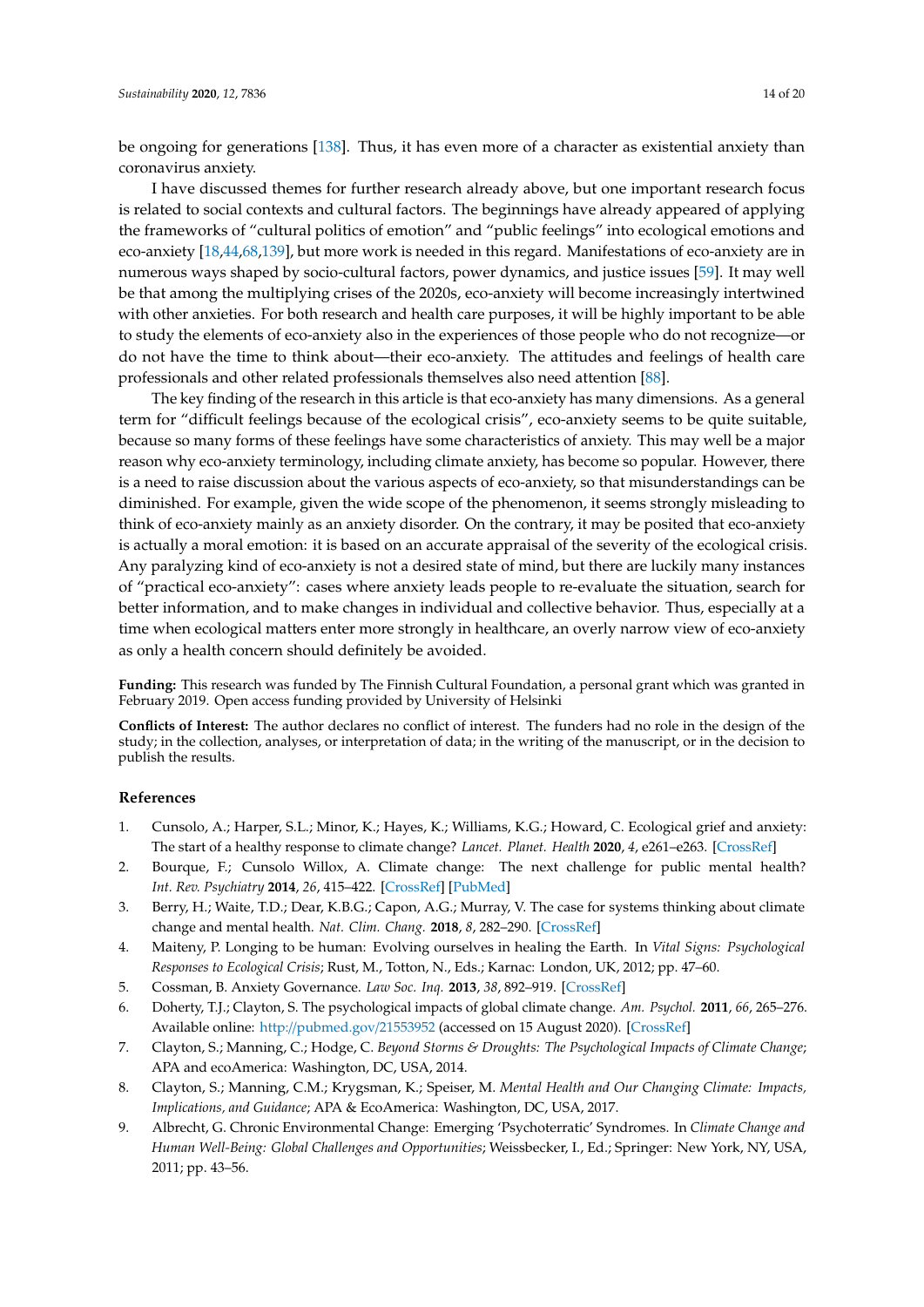- <span id="page-14-16"></span>10. Albrecht, G. Psychoterratic conditions in a scientific and technological world. In *Ecopsychology: Science, Totems, and the Technological Species*; Kahn, P.H., Hasbach, P.H., Eds.; MIT Press: Cambridge, UK, 2012; pp. 241–264.
- <span id="page-14-0"></span>11. Albrecht, G. *Earth Emotions: New Words for a New World*; Cornell University Press: Ithaca, NY, USA, 2019.
- <span id="page-14-1"></span>12. Thunberg, G.; Thunberg, S.; Ernman, M.; Ernman, B. *Our House Is on Fire: Scenes of a Family and a Planet in Crisis*; Penguin Random House: New York, NY, USA, 2020.
- <span id="page-14-2"></span>13. Clayton, S. Climate anxiety: Psychological responses to climate change. *J. Anxiety Disord.* **2020**, *74*, 102263. [\[CrossRef\]](http://dx.doi.org/10.1016/j.janxdis.2020.102263) [\[PubMed\]](http://www.ncbi.nlm.nih.gov/pubmed/32623280)
- 14. Burke, S.; Sanson, A.; Van Hoorn, J. The Psychological Effects of Climate Change on Children. *Curr. Psychiatry Rep.* **2018**, 20. [\[CrossRef\]](http://dx.doi.org/10.1007/s11920-018-0896-9) [\[PubMed\]](http://www.ncbi.nlm.nih.gov/pubmed/29637319)
- <span id="page-14-23"></span>15. Nairn, K. Learning from Young People Engaged in Climate Activism: The Potential of Collectivizing Despair and Hope. *Young* **2019**, *27*, 435–450. [\[CrossRef\]](http://dx.doi.org/10.1177/1103308818817603)
- <span id="page-14-3"></span>16. Thomas, A.; Cretney, R.; Hayward, B. Student Strike 4 Climate: Justice, emergency & citizenship. *N. Z. Geogr.* **2019**, *75*, 1–5.
- <span id="page-14-4"></span>17. Hayes, K.; Blashki, G.; Wiseman, J.; Burke, S.; Reifels, L. Climate change and mental health: Risks, impacts and priority actions. *Int. J. Ment. Health Syst.* **2018**, *12*, 1–12. [\[CrossRef\]](http://dx.doi.org/10.1186/s13033-018-0210-6) [\[PubMed\]](http://www.ncbi.nlm.nih.gov/pubmed/29881451)
- <span id="page-14-5"></span>18. Ray, S.J. *A Field Guide to Climate Anxiety: How to Keep Your Cool on a Warming Planet*; University of California Press: Oakland, CA, USA, 2020.
- <span id="page-14-25"></span>19. Salamon, M.K. *Facing the Climate Emergency: How to Transform Yourself with Climate Truth; New Society* Publishers: Gabriola Island, BC, Canada, 2020.
- <span id="page-14-6"></span>20. Grose, A. *A Guide to Eco-Anxiety: How to Protect the Planet and Your Mental Health*; Watkins: London, UK, 2020.
- <span id="page-14-7"></span>21. Barlow, D.H. *Anxiety and Its Disorders: The nature and Treatment of Anxiety and Panic*, 2nd ed.; Guilford Press: New York, NY, USA, 2004.
- <span id="page-14-18"></span>22. Grupe, D.W.; Nitschke, J.B. Uncertainty and anticipation in anxiety: An integrated neurobiological and psychological perspective. *Nat. Rev. Neurosci.* **2013**, *14*, 488–501. [\[CrossRef\]](http://dx.doi.org/10.1038/nrn3524)
- <span id="page-14-8"></span>23. Kurth, C. *The Anxious Mind: An Investigation into the Varieties and Virtues of Anxiety*; The MIT Press: Cambridge, UK, 2018.
- <span id="page-14-9"></span>24. Weintrobe, S. The difficult problem of anxiety in thinking about climate change. In *Engaging with Climate Change: Psychoanalytic and Interdisciplinary Perspectives*; Weintrobe, S., Ed.; Routledge: London, UK; New York, NY, USA, 2013; pp. 33–47.
- <span id="page-14-24"></span>25. Lertzman, R.A. *Environmental Melancholia: Psychoanalytic Dimensions of Engagement*; Routledge: Hove, UK; New York, NY, USA, 2015.
- <span id="page-14-10"></span>26. Orange, D. *Climate Change, Psychoanalysis, and Radical Ethics*; Routledge: New York, NY, USA, 2017.
- <span id="page-14-11"></span>27. Van Bruggen, V.; Vos, J.; Westerhof, G.; Bohlmeijer, E.; Glas, G. Systematic Review of Existential Anxiety Instruments. *J. Humanist. Psychol.* **2015**, *55*, 173–201. [\[CrossRef\]](http://dx.doi.org/10.1177/0022167814542048)
- <span id="page-14-12"></span>28. Cox, R.C.; Olatunji, B.O. Anxiety and Related Disorders: An Introduction. In *The Cambridge Handbook of Anxiety and Related Disorders*; Olatunji, B.O., Ed.; Cambridge University Press: Cambridge, UK, 2019; pp. 1–10.
- <span id="page-14-13"></span>29. Cunsolo Willox, A.; Landman, K. (Eds.) *Mourning Nature: Hope at the Heart of Ecological Loss & Grief*; McGill-Queen's University Press: Montreal, QC, Canada, 2017.
- <span id="page-14-14"></span>30. Woodbury, Z. Climate Trauma: Toward a New Taxonomy of Trauma. *Ecopsychology* **2019**, *11*, 1–8. [\[CrossRef\]](http://dx.doi.org/10.1089/eco.2018.0021)
- <span id="page-14-15"></span>31. Albrecht, G. Solastalgia and the New Mourning. In *Mourning Nature: Hope at the Heart of Ecological Loss and Grief*; Cunsolo Willox, A., Landman, K., Eds.; McGill-Queen's University Press: Montreal, QC, Canada, 2017; pp. 292–315.
- <span id="page-14-17"></span>32. Psychoterratica: Glenn Albrecht's Web Page. Available online: [www.psychoterratica.com](www.psychoterratica.com/more.html)/more.html (accessed on 27 May 2018).
- <span id="page-14-19"></span>33. Solomon, R.C.; Stone, L.D. On "positive" and "negative" emotions. *J. Theory Soc. Behav.* **2002**, *32*, 417–435. [\[CrossRef\]](http://dx.doi.org/10.1111/1468-5914.00196)
- <span id="page-14-20"></span>34. Ojala, M. *Hope and Worry: Exploring Young People's Values, Emotions, and Behavior Regarding Global Environmental Problems*; Örebro University: Örebro, Sweden, 2007.
- <span id="page-14-21"></span>35. Clayton, S.D.; Karazsia, B.T. Development and validation of a measure of climate change anxiety. *J. Environ. Psychol.* **2020**. [\[CrossRef\]](http://dx.doi.org/10.1016/j.jenvp.2020.101434)
- <span id="page-14-22"></span>36. Pihkala, P. Eco-anxiety, tragedy, and hope: Psychological and spiritual dimensions of climate change. *Zygon* **2018**, *53*, 545–569. [\[CrossRef\]](http://dx.doi.org/10.1111/zygo.12407)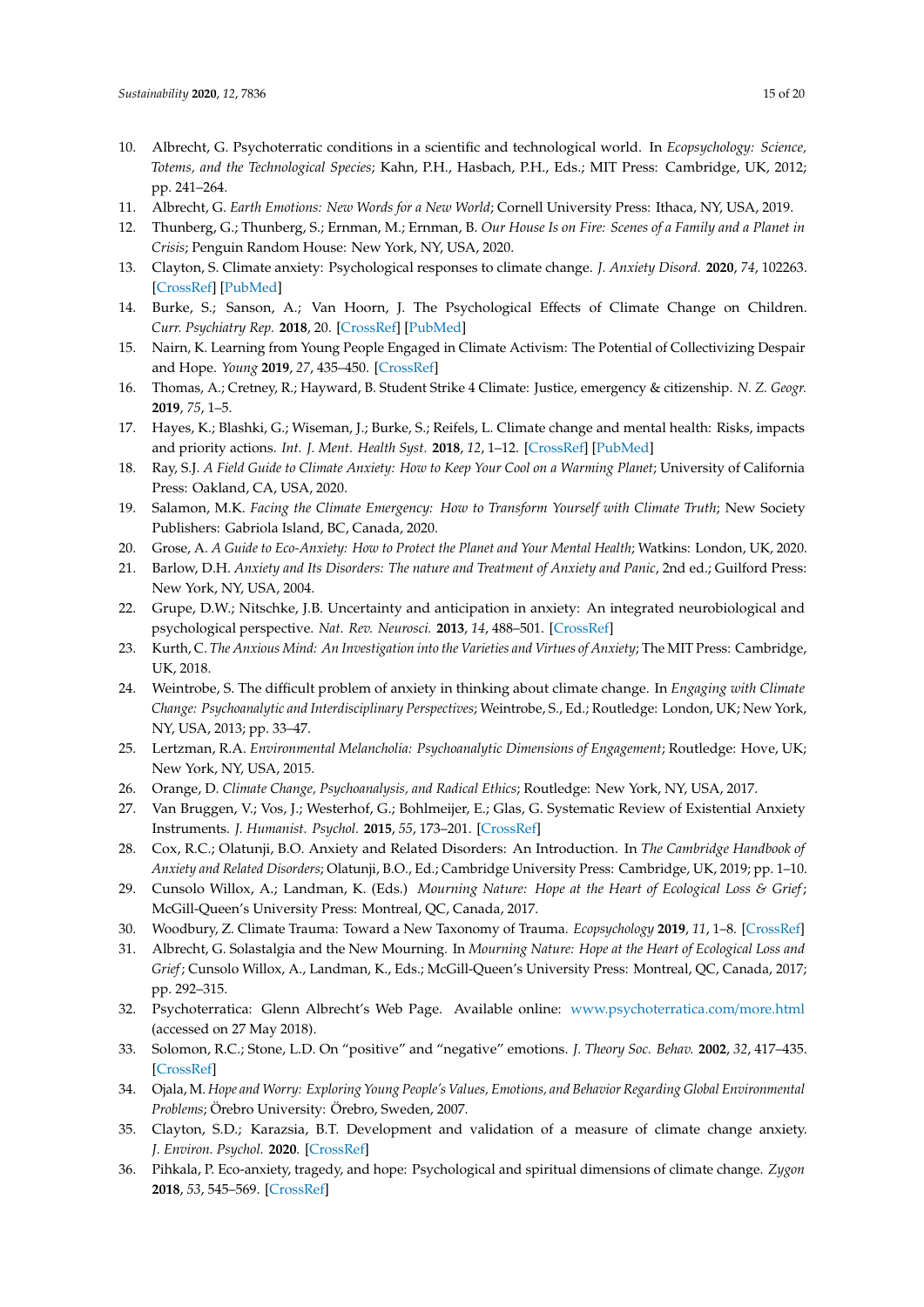- <span id="page-15-0"></span>37. Buzzell, L.; Chalquist, C. It's Not Eco-Anxiety—It's Eco-Fear! A Survey of the Eco-Emotions. 2019. Available online: <www.chalquist.com> (accessed on 15 August.2020).
- <span id="page-15-1"></span>38. Lifton, R.J. *The Protean Self: Human Resilience In An Age Of Fragmentation*; Basic Books: New York, NY, USA, 1993.
- 39. Lifton, R.J. *The Climate Swerve: Reflections on Mind, Hope, and Survival*; The New Press: New York, NY, USA; London, UK, 2017.
- <span id="page-15-19"></span>40. Greenspan, M. *Healing Through the Dark Emotions: The Wisdom of Grief, Fear, and Despair*; Shambhala: Boulder, CO, USA, 2004.
- <span id="page-15-2"></span>41. Gillespie, S. *Climate Crisis and Consciousness: Re-Imagining Our World and Ourselves*; Routledge: London, UK; New York, NY, USA, 2020.
- <span id="page-15-3"></span>42. Hörnfeldt, H. The End of the World: Apocalyptic Narratives in Children's Fears. *Ethnol. Scand.* **2018**, *48*, 153–170. Available online: http://[su.diva-portal.org](http://su.diva-portal.org/smash/get/diva2:1281220/FULLTEXT01.pdf)/smash/get/diva2:1281220/FULLTEXT01.pdf (accessed on 15 August 2020).
- <span id="page-15-4"></span>43. Kelly, A. *Eco-Anxiety at University: Student Experiences and Academic Perspectives on Cultivating Healthy Emotional Responses to the Climate Crisis*; The University of Colorado at Boulder & Melbourne: Boulder, CO, USA, 2017.
- <span id="page-15-5"></span>44. Bladow, K.A.; Ladino, J. (Eds.) *In A*ff*ective Ecocriticism: Emotion, Embodiment, Environment*; University of Nebraska Press: Lincoln, NE, USA, 2018.
- 45. Sobel, D. *Beyond Ecophobia: Reclaiming the Heart in Nature Education*; Orion Society: Great Barrington, MA, USA, 1996.
- <span id="page-15-6"></span>46. Fisher, R.M. *Why Ecocriticism Now: Pathways to the Eco-Fear Problem and Ecophobia*; In Search of Fearlessness Research Institute, University of Galgary: Galgary, AB, Canada, 2017.
- <span id="page-15-7"></span>47. Searle, K.; Gow, K. Do concerns about climate change lead to distress? *Int. J. Clim. Chang. Strateg. Manag.* **2010**, *2*, 362–379. [\[CrossRef\]](http://dx.doi.org/10.1108/17568691011089891)
- <span id="page-15-8"></span>48. Randall, R. Climate Anxiety or Climate Distress? Coping with the Pain of the Climate Emergency. 2019. Available online: https://rorandall.org/2019/10/19/[climate-anxiety-or-climate-distress-coping-with-the-pain](https://rorandall.org/2019/10/19/climate-anxiety-or-climate-distress-coping-with-the-pain-of-the-climate-emergency/)[of-the-climate-emergency](https://rorandall.org/2019/10/19/climate-anxiety-or-climate-distress-coping-with-the-pain-of-the-climate-emergency/)/ (accessed on 15 August 2020).
- <span id="page-15-9"></span>49. Bilotta, E.; Vaid, U.; Evans, G.W. Environmental Stress. In *Environmental Psychology: An Introduction*; Steg, L., de Groot, J.I.M., Eds.; Wiley: Hoboken, NJ, USA, 2018; pp. 36–44.
- <span id="page-15-10"></span>50. Helm, S.V.; Pollitt, A.; Barnett, M.A.; Curran, M.A.; Craig, Z.R. Differentiating environmental concern in the context of psychological adaption to climate change. *Glob. Env. Chang.* **2018**, *48*, 158–167. [\[CrossRef\]](http://dx.doi.org/10.1016/j.gloenvcha.2017.11.012)
- <span id="page-15-11"></span>51. Hoggett, P. (Ed.) *Climate Psychology: On Indi*ff*erence to Disaster*; Studies in the Psychosocial; Palgrave Macmillan: Cham, Switzerland, 2019.
- <span id="page-15-12"></span>52. Norgaard, K.M. *Living in Denial: Climate Change, Emotions, and Everyday Life*; MIT Press: Cambridge, UK, 2011.
- <span id="page-15-13"></span>53. Brulle, R.J.; Norgaard, K.M. Avoiding cultural trauma: Climate change and social inertia. *Environ. Politics* **2019**, *28*, 886–908. [\[CrossRef\]](http://dx.doi.org/10.1080/09644016.2018.1562138)
- <span id="page-15-14"></span>54. Kemkes, R.J.; Akerman, S. Contending with the nature of climate change: Phenomenological interpretations from northern Wisconsin. *Emot. Space Soc.* **2019**, 33. [\[CrossRef\]](http://dx.doi.org/10.1016/j.emospa.2019.100614)
- <span id="page-15-21"></span>55. Verlie, B. Bearing worlds: Learning to live-with climate change. *Environ. Educ. Res.* **2019**, *25*, 751–766. [\[CrossRef\]](http://dx.doi.org/10.1080/13504622.2019.1637823)
- 56. Brugger, J.; Dunbar, K.W.; Jurt, C.; Orlove, B. Climates of anxiety: Comparing experience of glacier retreat across three mountain regions. *Emot. Space Soc.* **2013**, *6*, 4–13. [\[CrossRef\]](http://dx.doi.org/10.1016/j.emospa.2012.05.001)
- <span id="page-15-20"></span>57. Berglund, K. There Is no alternative: A Symbolic Interactionist Account of Swedish Climate Activists. Master's Thesis, Lund University Libraries, Lund, Sweden, 2019.
- <span id="page-15-15"></span>58. Pearse, R.; Goodman, J.; Rosewarne, S. Researching direct action against carbon emissions: A digital ethnography of climate agency. *Cosmop. Civ. Soc. Interdiscip. J.* **2010**, *2*, 76–103. [\[CrossRef\]](http://dx.doi.org/10.5130/ccs.v2i3.1794)
- <span id="page-15-16"></span>59. Barnwell, G.; Stroud, L.; Watson, M. Critical reflections from South Africa: Using the Power Threat Meaning Framework to place climate-related distress in its socio-political context. *Clin. Psychol. Forum* **2020**, *332*, 7–15.
- <span id="page-15-17"></span>60. Spratt, D.; Dunlop, I. *Existential Climate-Related Security Risk: A Scenario Approach*; Breakthrough-National Centre for Climate Restoration: Melbourne, Australia, 2019.
- <span id="page-15-18"></span>61. Temple, M.; Gall, T.L. Working Through Existential Anxiety Toward Authenticity: A Spiritual Journey of Meaning Making. *J. Humanist. Psychol.* **2018**, *58*, 168–193. [\[CrossRef\]](http://dx.doi.org/10.1177/0022167816629968)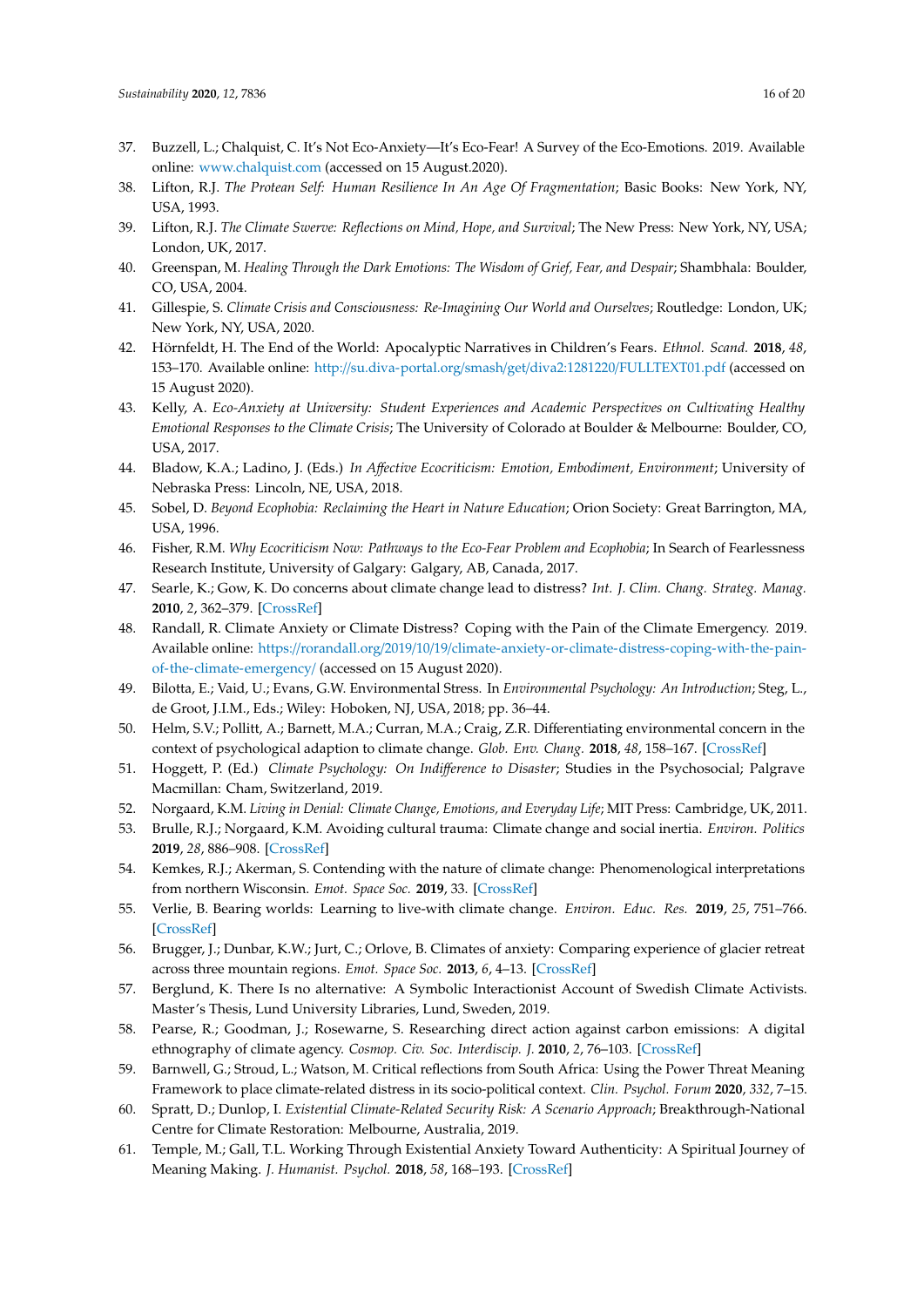- <span id="page-16-0"></span>62. Adams, M. *Ecological Crisis, Sustainability and the Psychosocial Subject: Beyond Behaviour Change*; Palgrave Macmillan: London, UK, 2016.
- <span id="page-16-1"></span>63. Scott, B.G.; Weems, C.F. Natural Disasters and Existential Concerns: A Test of Tillich's Theory of Existential Anxiety. *J. Humanist. Psychol.* **2013**, *53*, 114–128. [\[CrossRef\]](http://dx.doi.org/10.1177/0022167812449190)
- <span id="page-16-2"></span>64. Softas-Nall, S.; Woody, W.D. The Loss of Human Connection to Nature: Revitalizing Selfhood and Meaning in Life through the Ideas of Rollo May. *Ecopsychology* **2017**, *9*, 241–252. [\[CrossRef\]](http://dx.doi.org/10.1089/eco.2017.0020)
- <span id="page-16-3"></span>65. Pienaar, M. An eco-existential understanding of time and psychological defenses: Threats to the environment and implications for psychotherapy. *Ecopsychology* **2011**, *3*, 25–39. [\[CrossRef\]](http://dx.doi.org/10.1089/eco.2010.0058)
- <span id="page-16-4"></span>66. Myers, T.C. Understanding Climate Change as an Existential Threat: Confronting Climate Denial as a Challenge to Climate Ethics. *De Ethic. A J. Philos. Theol. Appl. Ethics* **2014**, *1*, 53–70. [\[CrossRef\]](http://dx.doi.org/10.3384/de-ethica.2001-8819.141153)
- <span id="page-16-5"></span>67. Ojala, M. Facing anxiety in climate change education: From therapeutic practice to hopeful transgressive learning. *Can. J. Environ. Educ.* **2016**, *21*, 41–56.
- <span id="page-16-6"></span>68. Jensen, T. *Ecologies of Guilt in Environmental Rhetorics*; Palgrave Macmillan: London, UK, 2019.
- <span id="page-16-7"></span>69. Gillespie, S. Climate Change Imaginings and Depth Psychology: Reconciling Present and Future Worlds. In *Environmental Change and the World's Futures: Ecologies, Ontologies and Mythologies*; Marshall, J.P., Connor, L.H., Eds.; Routledge: New York, NY, USA, 2017; pp. 181–195.
- <span id="page-16-8"></span>70. Nicholsen, S.W. *The Love of Nature and the End of the World: The Unspoken Dimensions of Environmental Concern*; MIT Press: Cambridge, UK, 2002; p. 216.
- <span id="page-16-18"></span>71. Randall, R. A new climate for psychotherapy? *Psychother. Politics Int.* **2005**, *3*, 165–179. [\[CrossRef\]](http://dx.doi.org/10.1002/ppi.7)
- 72. Bodnar, S. Wasted and Bombed: Clinical Enactments of a Changing Relationship to the Earth. *Psychoanal. Dialogues* **2008**, *18*, 484–512. [\[CrossRef\]](http://dx.doi.org/10.1080/10481880802198319)
- <span id="page-16-19"></span>73. Rust, M. Climate on the couch: Unconscious processes in relation to our environmental crisis. *Psychother. Politics Int.* **2008**, *6*, 157–170. [\[CrossRef\]](http://dx.doi.org/10.1002/ppi.174)
- <span id="page-16-9"></span>74. Weintrobe, S. Engaging with Climate Change Means Engaging with Our Human Nature. *Ecopsychology* **2010**, *2*, 119–120. [\[CrossRef\]](http://dx.doi.org/10.1089/eco.2010.0041)
- <span id="page-16-10"></span>75. Kassouf, S. Psychoanalysis and Climate Change: Revisiting Searles's "The Nonhuman Environment," Rediscovering Freud's Phylogenetic Fantasy, and Imagining a Future. (Harold Searles's book "The Nonhuman Environment in Normal Development and Schizophrenia," Sigmund Freud)(Critical essay). *Am. Imago* **2017**, *74*, 141–171. [\[CrossRef\]](http://dx.doi.org/10.1353/aim.2017.0008)
- <span id="page-16-11"></span>76. Weintrobe, S. (Ed.) *In Engaging with Climate Change: Psychoanalytic and Interdisciplinary Perspectives*; Routledge: London, UK, 2013.
- <span id="page-16-12"></span>77. Hoggett, P. Introduction. In *Climate Psychology: On Indi*ff*erence to Disaster*; Hoggett, P., Ed.; Palgrave Macmillan: Cham, Switzerland, 2019; pp. 1–19.
- <span id="page-16-13"></span>78. Andrews, N.; Hoggett, P. Facing up to Ecological Crisis: A Psychosocial Perspective from Climate Psychology. In *Facing up to Climate Reality: Honesty, Disaster and Hope*; Foster, J., Ed.; Green House Publishing: London, UK, 2019; pp. 155–171.
- <span id="page-16-14"></span>79. Dickinson, J.L. The People Paradox: Self-Esteem Striving, Immortality Ideologies, and Human Response to Climate Change. *Ecol. Soc.* **2009**, *14*, 1–17. [\[CrossRef\]](http://dx.doi.org/10.5751/ES-02849-140134)
- <span id="page-16-15"></span>80. Dickinson, J.L.; Crain, R.; Yalowitz, S.; Cherry, T.M. How Framing Climate Change Influences Citizen Scientists' Intentions to Do Something About It. *J Env. Educ* **2013**, *44*, 145–158. Available online: http://[content.ebscohost.com](http://content.ebscohost.com/ContentServer.asp?T=P&P=AN&K=87512417&EbscoContent=dGJyMMvl7ESeprA4y9f3OLCmr06eprZSsq%2B4SbWWxWXS&ContentCustomer=dGJyMPGrsEizprRLuePfgeyx%2BEu3q64A&D=a9h)/ContentServer.asp?T=P&P=AN&K=87512417& EbscoContent=[dGJyMMvl7ESeprA4y9f3OLCmr06eprZSsq%2B4SbWWxWXS&ContentCustomer](http://content.ebscohost.com/ContentServer.asp?T=P&P=AN&K=87512417&EbscoContent=dGJyMMvl7ESeprA4y9f3OLCmr06eprZSsq%2B4SbWWxWXS&ContentCustomer=dGJyMPGrsEizprRLuePfgeyx%2BEu3q64A&D=a9h)= [dGJyMPGrsEizprRLuePfgeyx%2BEu3q64A&D](http://content.ebscohost.com/ContentServer.asp?T=P&P=AN&K=87512417&EbscoContent=dGJyMMvl7ESeprA4y9f3OLCmr06eprZSsq%2B4SbWWxWXS&ContentCustomer=dGJyMPGrsEizprRLuePfgeyx%2BEu3q64A&D=a9h)=a9h (accessed on 15 August 2020). [\[CrossRef\]](http://dx.doi.org/10.1080/00958964.2012.742032)
- <span id="page-16-16"></span>81. Davenport, L. *Emotional Resiliency in the Era of Climate Change: A Clinician's Guide*; Jessica Kingsley Publishers: London, UK, 2017.
- <span id="page-16-17"></span>82. Doherty, T.J. Theoretical and Empirical Foundations for Ecotherapy. In *Ecotherapy: Theory, Research & Practice*; Jordan, M., Hinds, J., Eds.; Palgrave: London, UK, 2016; pp. 12–31.
- <span id="page-16-20"></span>83. Stoknes, P.E. *What We Think About When We Try Not To Think About Global Warming: Toward a New Psychology of Climate Action*; Chelsea Green Publishing: White River Junction, VT, USA, 2015.
- <span id="page-16-21"></span>84. Jones, M.K.; Wootton, B.M.; Vaccaro, L.D.; Menzies, R.G. The impact of climate change on obsessive compulsive checking concerns. *Aust. N. Z. J. Psychiatry* **2012**, *46*, 265–270. [\[CrossRef\]](http://dx.doi.org/10.1177/0004867411433951)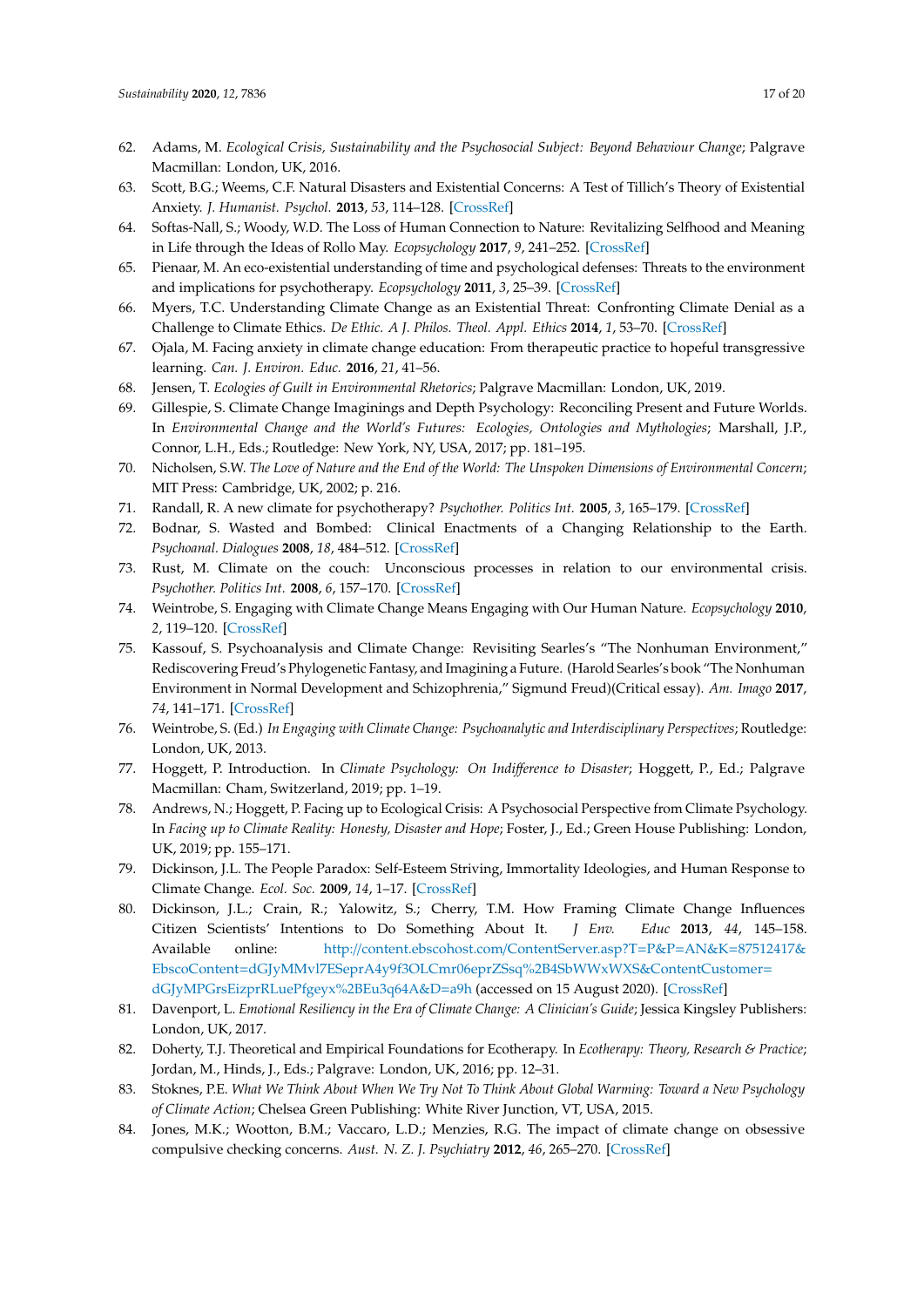- 85. Haase, E. Children's Emotional Responses to Climate Change. In *Mental Health and Our Changing Climate*; Clayton, S.D., Manning, C.M., Krygsman, K., Speiser, M., Eds.; APA & EcoAmerica: Washington, DC, USA, 2017; p. 36.
- <span id="page-17-0"></span>86. Wolf, J.; Salo, R. Water, Water, Everywhere, Nor any Drop to Drink: Climate Change Delusion. *Aust. N. Z. J. Psychiatry* **2008**, *42*, 350. [\[CrossRef\]](http://dx.doi.org/10.1080/00048670701881603)
- <span id="page-17-1"></span>87. Coverdale, J.; Balon, R.; Beresin, E.; Brenner, A.; Guerrero, A.; Louie, A.; Roberts, L. Climate Change: A Call to Action for the Psychiatric Profession. *Acad. Psychiatry* **2018**, *42*, 317–323. [\[CrossRef\]](http://dx.doi.org/10.1007/s40596-018-0885-7) [\[PubMed\]](http://www.ncbi.nlm.nih.gov/pubmed/29453644)
- <span id="page-17-2"></span>88. Pinsky, E.; Guerrero, A.P.S.; Livingston, R. Our House Is on Fire: Child and Adolescent Psychiatrists in the Era of the Climate Crisis. *J. Am. Acad. Child Adolesc. Psychiatry* **2020**, *59*, 580–582. [\[CrossRef\]](http://dx.doi.org/10.1016/j.jaac.2020.01.016) [\[PubMed\]](http://www.ncbi.nlm.nih.gov/pubmed/32340687)
- <span id="page-17-3"></span>89. Wainwright, T.; Mitchell, A. Editorial (Special Issue: Psychology and the climate and environmental crisis). *Clin. Psychol. Forum* **2020**, *332*, 3–4.
- <span id="page-17-4"></span>90. Thomas, M. Climate Depression is for Real. Just Ask a Scientist. Available online: https://[grist.org](https://grist.org/climate-energy/climate-depression-is-for-real-just-ask-a-scientist/)/climateenergy/[climate-depression-is-for-real-just-ask-a-scientist](https://grist.org/climate-energy/climate-depression-is-for-real-just-ask-a-scientist/)/ (accessed on 15 August 2020).
- <span id="page-17-5"></span>91. Kidner, D.W. Depression and the natural world: Towards a critical ecology of psychological distress. *Crit. Psychol.* **2007**, *19*, 123–146.
- <span id="page-17-6"></span>92. Woodward, B. Climate Distruption and the Psychiatric Patient. *Psychiatric Times* **2019**, *36*, 8–9.
- <span id="page-17-7"></span>93. Spielberger, C.D.; Reheiser, E.C. Assessment of Emotions: Anxiety, Anger, Depression, and Curiosity. *Appl. Psychol. Health Well-Being* **2009**, *1*, 271–302. [\[CrossRef\]](http://dx.doi.org/10.1111/j.1758-0854.2009.01017.x)
- <span id="page-17-8"></span>94. Materia, C.J. Climate State Anxiety and Connectedness to Nature in Rural Tasmania. Ph.D. Thesis, Centre for Rural Health, University of Tasmania, Hobart, Australia, 2016.
- <span id="page-17-9"></span>95. Prager, D. If You Can't Sell Your Hysteria to Adults, Try Kids. 2019. Available online: https://[www.](https://www.nationalreview.com/2019/09/american-left-climate-change-hysteria-kids/) nationalreview.com/2019/09/[american-left-climate-change-hysteria-kids](https://www.nationalreview.com/2019/09/american-left-climate-change-hysteria-kids/)/ (accessed on 15 August 2020).
- <span id="page-17-10"></span>96. Haltinner, K.; Sarathchandra, D. Climate change skepticism as a psychological coping strategy. *Sociol. Compass* **2018**, 12. [\[CrossRef\]](http://dx.doi.org/10.1111/soc4.12586)
- <span id="page-17-11"></span>97. Ojala, M. Regulating Worry, Promoting Hope: How Do Children, Adolescents, and Young Adults Cope with Climate Change? *Int. J. Environ. Sci. Educ.* **2012**, *7*, 537–561.
- <span id="page-17-12"></span>98. Hyry, J. Kansalaiskysely Ilmastonmuutoksesta ja Tunteista [National Survey on Climate Change and Emotions]. Sitra The Finnish Innovation Fund Website, 22 August 2019. Available online: https://[media.sitra.](https://media.sitra.fi/2019/08/21153439/ilmastotunteet-2019-kyselytutkimuksen-tulokset.pdf) fi/2019/08/21153439/[ilmastotunteet-2019-kyselytutkimuksen-tulokset.pdf](https://media.sitra.fi/2019/08/21153439/ilmastotunteet-2019-kyselytutkimuksen-tulokset.pdf) (accessed on 15 August 2020).
- <span id="page-17-13"></span>99. Pihkala, P. The Cost of Bearing Witness to the Environmental Crisis: Vicarious Traumatization and Dealing with Secondary Traumatic Stress among Environmental Researchers. In Social Epistemology: The Cost of Bearing Witness: Secondary Trauma and Self-Care in Fieldwork-Based Social Research, Special Issue. *Soc. Epistemol.* **2020**, *34*, 86–100. [\[CrossRef\]](http://dx.doi.org/10.1080/02691728.2019.1681560)
- <span id="page-17-14"></span>100. Clayton, S. Mental health risk and resilience among climate scientists. *Nat. Clim. Chang.* **2018**, *8*, 260–261. [\[CrossRef\]](http://dx.doi.org/10.1038/s41558-018-0123-z)
- <span id="page-17-15"></span>101. Robbins, P.; Moore, S.A. Ecological anxiety disorder: Diagnosing the politics of the Anthropocene. *Cult. Geogr.* **2013**, *20*, 3–19. [\[CrossRef\]](http://dx.doi.org/10.1177/1474474012469887)
- <span id="page-17-16"></span>102. Clark, T. Ecological Grief and Anthropocene Horror. *Am. Imago* **2020**, *77*, 61–80. [\[CrossRef\]](http://dx.doi.org/10.1353/aim.2020.0003)
- <span id="page-17-17"></span>103. Cunsolo Willox, A.; Harper, S.L.; Edge, V.L.; Landman, K.; Houle, K.; Ford, J.D. The Rigolet Inuit Community Government 'The land enriches the soul:' On climatic and environmental change, affect, and emotional health and well-being in Rigolet, Nunatsiavut, Canada. *Emot. Space Soc.* **2013**, *6*, 14–24. [\[CrossRef\]](http://dx.doi.org/10.1016/j.emospa.2011.08.005)
- <span id="page-17-18"></span>104. Verlie, B. "Climatic-affective atmospheres": A conceptual tool for affective scholarship in a changing climate. *Emot. Space Soc.* **2019**, 33. [\[CrossRef\]](http://dx.doi.org/10.1016/j.emospa.2019.100623)
- <span id="page-17-19"></span>105. Bladow, K.A.; Ladino, J. Toward an Affective Ecocriticism: Placing Feeling in the Anthropocene. In *A*ff*ective Ecocriticism: Emotion, Embodiment, Environment*; Bladow, K.A., Ladino, J., Eds.; University of Nebraska Press: Lincoln, NE, USA, 2018; pp. 1–22.
- <span id="page-17-20"></span>106. Merola, N.M. Anxiety. In *A*ff*ective Ecocriticism: Emotion, Embodiment, Environment*; Bladow, K.A., Ladino, J., Eds.; University of Nebraska Press: Lincoln, NE, USA, 2018; pp. 25–49.
- <span id="page-17-21"></span>107. Weik von Mossner, A. From Nostalgic Longing to Solastalgic Distress: A Cognitive Approach to *Love in the Anthropocene*. In *A*ff*ective Ecocriticism: Emotion, Embodiment, Environment*; Bladow, K.A., Ladino, J., Eds.; University of Nebraska Press: Lincoln, NE, USA, 2018; pp. 51–69.
- <span id="page-17-22"></span>108. Kals, E.; Müller, M.M. Emotions and Environment. In *The Oxford Handbook of Environmental and Conservation Psychology*; Clayton, S., Ed.; Oxford University Press: New York, NY, USA; Oxford, UK, 2012; pp. 128–147.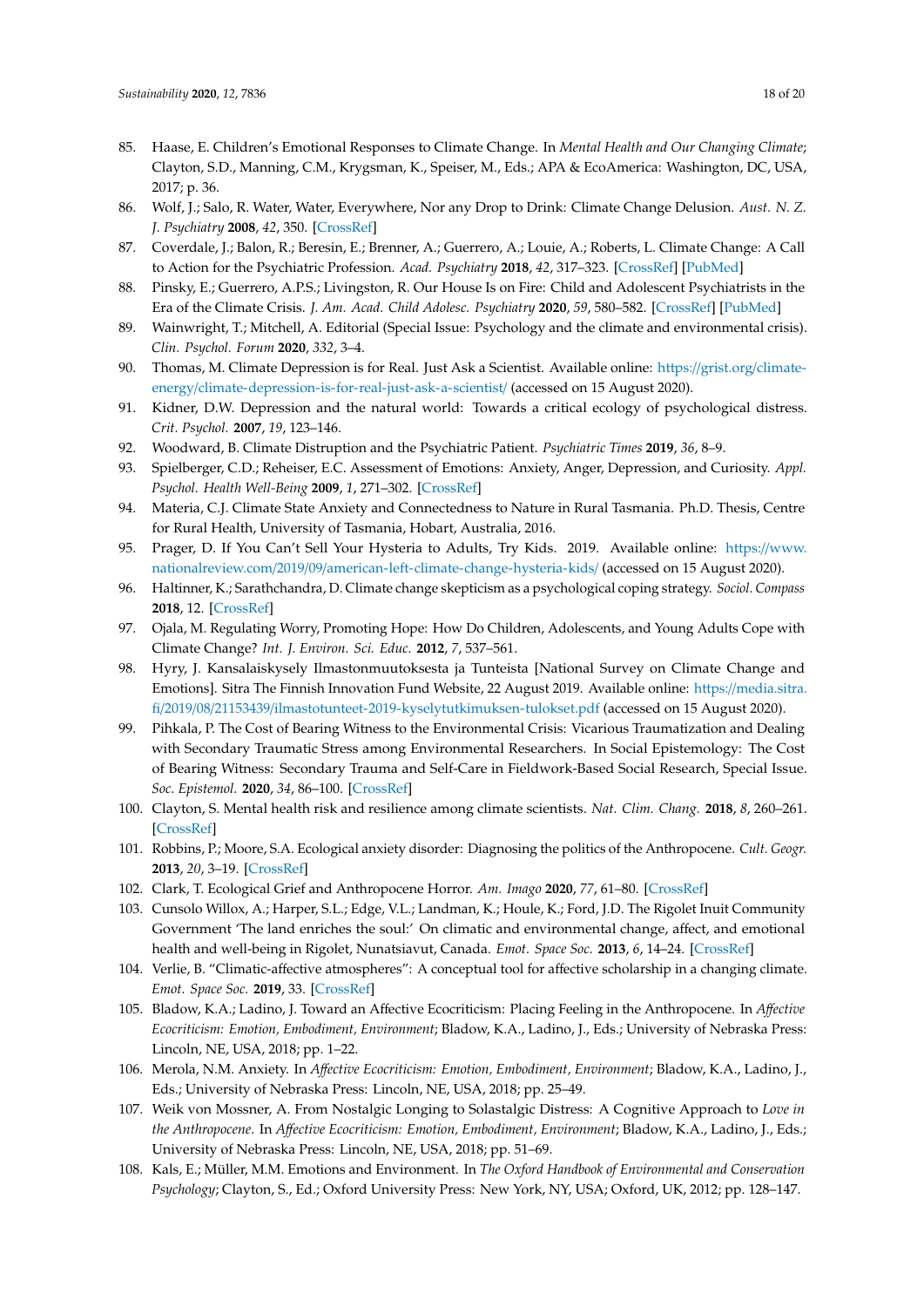- <span id="page-18-0"></span>109. Randall, R. Loss and climate change: The cost of parallel narratives. *Ecopsychology* **2009**, *1*, 118–129. [\[CrossRef\]](http://dx.doi.org/10.1089/eco.2009.0034)
- <span id="page-18-1"></span>110. Cunsolo Willox, A.; Ellis, N.R. Ecological grief as a mental health response to climate change-related loss. *Nat. Clim. Chang.* **2018**, *8*, 275–281. [\[CrossRef\]](http://dx.doi.org/10.1038/s41558-018-0092-2)
- <span id="page-18-2"></span>111. O'Hagan, E.M. 'Climate Grief' Is Real and I've Got It Bad. 2019. Available online: https://[www.vice.com](https://www.vice.com/en_uk/article/gy48d4/environmental-grief-climate-change-anxiety)/en\_ uk/article/gy48d4/[environmental-grief-climate-change-anxiety](https://www.vice.com/en_uk/article/gy48d4/environmental-grief-climate-change-anxiety) (accessed on 15 August 2020).
- <span id="page-18-3"></span>112. Attig, T.; Stillion, J.M. (Eds.) *Death, Dying, and Bereavement: Contemporary Perspectives, Institutions, and Practices*; Springer Publishing Company: New York, NY, USA, 2015.
- <span id="page-18-4"></span>113. Askland, H.H.; Bunn, M. Lived experiences of environmental change: Solastalgia, power and place. *Emot. Space Soc.* **2018**, *27*, 16–22. [\[CrossRef\]](http://dx.doi.org/10.1016/j.emospa.2018.02.003)
- <span id="page-18-5"></span>114. White, B. States of emergency: Trauma and climate change. *Ecopsychology* **2015**, *7*, 192–197. [\[CrossRef\]](http://dx.doi.org/10.1089/eco.2015.0024)
- <span id="page-18-6"></span>115. Kaplan, E.A. Is Climate-Related Pre-Traumatic Stress Syndrome a Real Condition? *Am. Imago* **2020**, *77*, 81–104. [\[CrossRef\]](http://dx.doi.org/10.1353/aim.2020.0004)
- <span id="page-18-7"></span>116. Van Susteren, L. The psychological impacts of the climate crisis. *Br. J. Psychiatry Int.* **2018**, *15*, 25–26.
- <span id="page-18-8"></span>117. Figueroa, R.M. Learning in the Anthropocene: Environmental justice and climate pedagogy. In *Teaching Climate Change in the Humanities*; Siperstein, S., Hall, S., LeMenager, S., Eds.; Routledge: London, UK; New York, NY, USA, 2017; pp. 110–117.
- <span id="page-18-9"></span>118. Pihkala, P. Environmental Education After Sustainability: Hope in the Midst of Tragedy. *Glob. Discourse* **2017**, *7*, 109–127. [\[CrossRef\]](http://dx.doi.org/10.1080/23269995.2017.1300412)
- <span id="page-18-10"></span>119. Antadze, N. Moral Outrage as the Emotional Response to Climate Injustice. *Environ. Justice* **2020**, 13. [\[CrossRef\]](http://dx.doi.org/10.1089/env.2019.0038)
- <span id="page-18-11"></span>120. Kleres, J.; Wettergren, Å. Fear, hope, anger, and guilt in climate activism. *Soc. Mov. Stud.* **2017**, *16*, 507–519. [\[CrossRef\]](http://dx.doi.org/10.1080/14742837.2017.1344546)
- <span id="page-18-12"></span>121. Gibson, K.E.; Barnett, J.; Haslam, N.; Kaplan, I. The mental health impacts of climate change: Findings from a Pacific Island atoll nation. *J. Anxiety Disord* **2020**, *73*, 102237. [\[CrossRef\]](http://dx.doi.org/10.1016/j.janxdis.2020.102237)
- <span id="page-18-13"></span>122. Epstein, S. The Nature of Anxiety with Emphasis upon Its Relationship to Expectancy. In *Anxiety: Current Trends in Theory and Research, Volume II*; Spielberger, C.D., Ed.; Academic Press: New York, NY, USA; London, UK, 1972; pp. 291–337.
- <span id="page-18-14"></span>123. Sapiains, R.; Beeton, R.J.S.; Walker, I.A. The Dissociative Experience: Mediating the Tension Between People's Awareness of Environmental Problems and Their Inadequate Behavioral Responses. *Ecopsychology* **2015**, *7*, 38–47. [\[CrossRef\]](http://dx.doi.org/10.1089/eco.2014.0048)
- <span id="page-18-15"></span>124. Mkono, M. Eco-anxiety and the flight shaming movement: Implications for tourism. *J. Tour. Futures* **2020**. Ahead of print. [\[CrossRef\]](http://dx.doi.org/10.1108/JTF-10-2019-0093)
- <span id="page-18-16"></span>125. Hoggett, P.; Randall, R. Engaging with Climate Change: Comparing the Cultures of Science and Activism. *Environ. Values* **2018**, *27*, 223–243. [\[CrossRef\]](http://dx.doi.org/10.3197/096327118X15217309300813)
- <span id="page-18-17"></span>126. Marshall, G. *Don't Even Think about It: Why Our Brains Are Wired to Ignore Climate Change*; Bloomsbury Publishing USA: New York, NY, USA, 2015.
- <span id="page-18-18"></span>127. Reser, J.P.; Swim, J.K. Adapting to and coping with the threat and impacts of climate change. *Am. Psychol.* **2011**, *66*, 277–289. [\[CrossRef\]](http://dx.doi.org/10.1037/a0023412)
- 128. Bradley, G.L.; Reser, J.P. Adaptation processes in the context of climate change: A social and environmental psychology perspective. *J. Bioecon.* **2017**, *19*, 29–51. [\[CrossRef\]](http://dx.doi.org/10.1007/s10818-016-9231-x)
- 129. Clayton, S.D.; Manning, C. (Eds.) *Psychology and Climate Change: Human Perceptions, Impacts, and Responses*; Academic Press (Elsevier): London, UK, 2018.
- <span id="page-18-19"></span>130. Ojala, M. Young People and Global Climate Change: Emotions, Coping, and Engagement in Everyday Life. In *Geographies of Global Issues: Change and Threat*; Ansell, N., Klocker, N., Skelton, T., Eds.; Springer: Singapore, 2016; pp. 1–19.
- <span id="page-18-20"></span>131. Doppelt, B. *Transformational Resilience: How Building Human Resilience to Climate Disruption Can Safeguard Society and Increase Wellbeing*; Taylor & Francis: Saltaire, UK, 2016.
- 132. Moser, S.C. Navigating the political and emotional terrain of adaptation: Communication challenges when climate change comes home. In *Successful Adaptation to Climate Change: Linking Science and Practice in a Rapidly Changing World*; Moser, S.C., Boykoff, M.T., Eds.; Routledge: London, UK, 2013; pp. 289–305.
- 133. Macy, J.; Johnstone, C. *Active Hope: How to Face the Mess We're in Without Going Crazy*; New World Library: Novato, CA, USA, 2012.